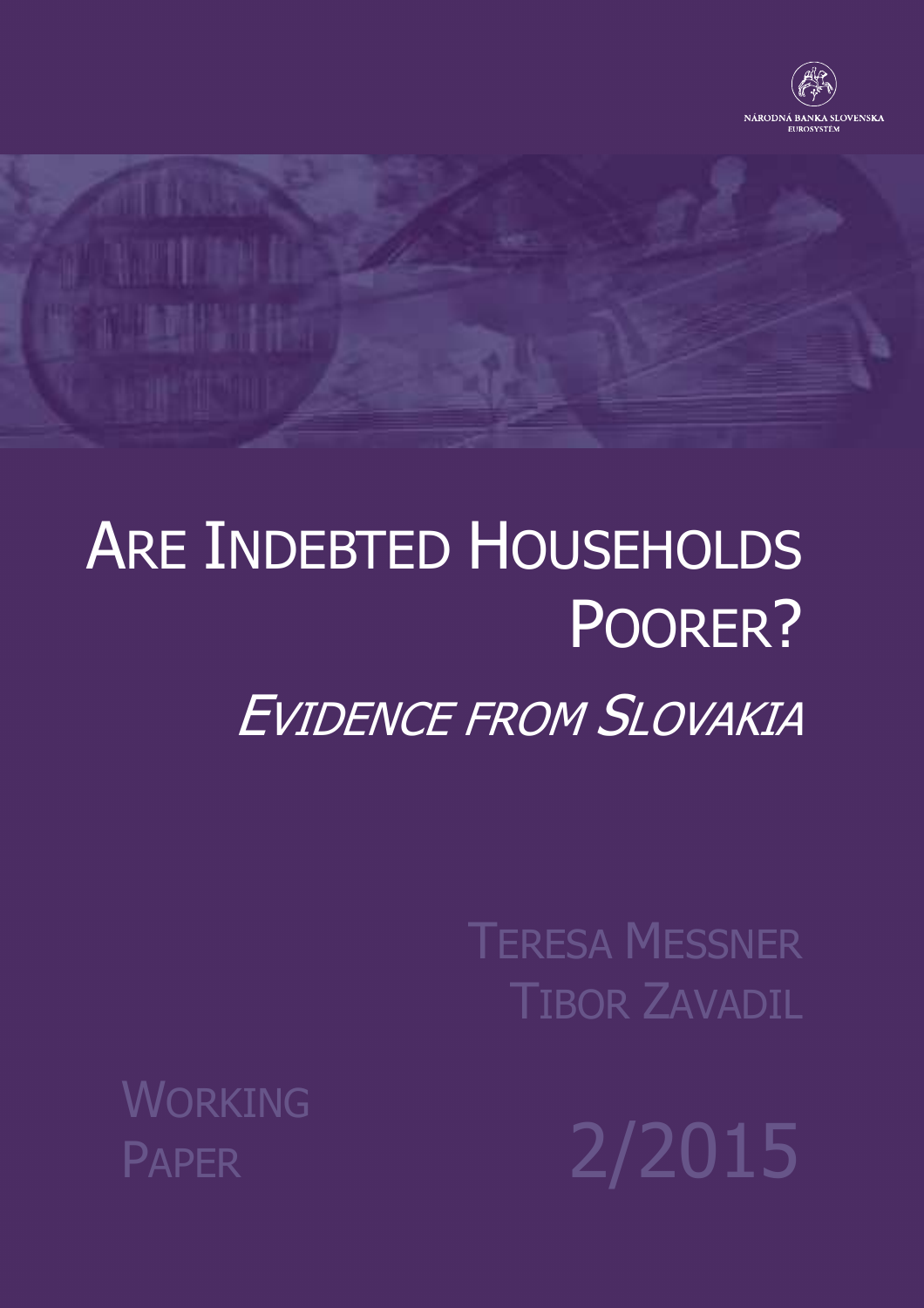

© National Bank of Slovakia Imricha Karvaša 1 813 25 Bratislava

www.nbs.sk research@nbs.sk

March 2015

ISSN 1337-5830

The views and results presented in this paper are those of the authors and do not necessarily represent the official opinion of the National Bank of Slovakia.

All rights reserved.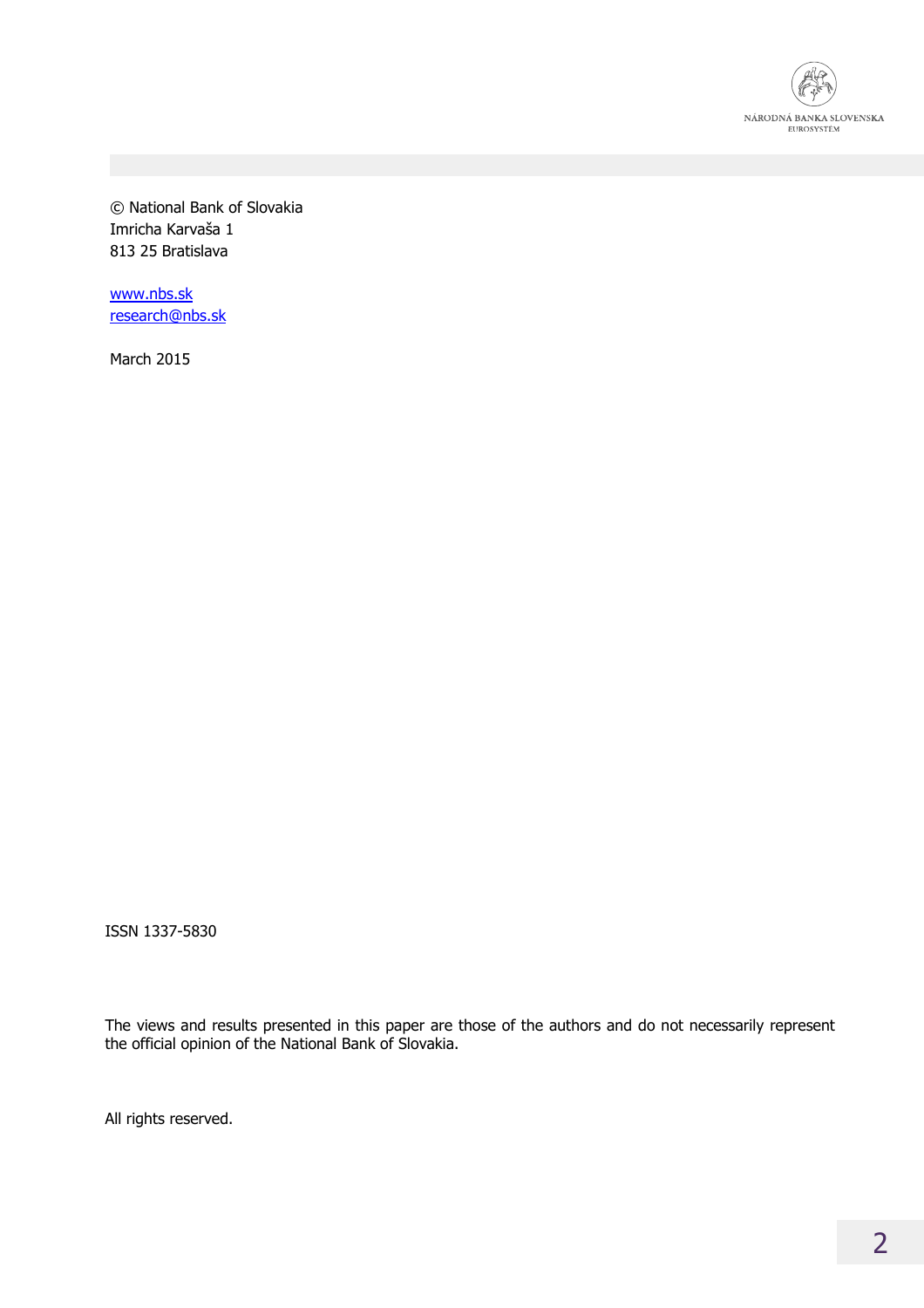

# **ARE INDEBTED HOUSEHOLDS POORER? EVIDENCE FROM SLOVAKIA**

# Working paper  $NBS<sup>1</sup>$

# Teresa Messner<sup>2</sup> & Tibor Zavadil<sup>3</sup>

### **Abstract**

This paper analyses the impact of household indebtedness on household net wealth, using Slovak data from the first wave of the Household Finance and Consumption Survey. We find two different effects of household indebtedness on wealth  $-$  a highly negative impact of non-mortgage debt and a neutral effect of mortgage debt. Furthermore, we find that households living in bigger municipalities and more developed regions are both wealthier and more indebted. Finally, we ascertain that household wealth is mainly determined by income, home ownership, inheritance, household composition, the characteristics of household head, and regional demographic and economic conditions.

JEL classification: D14, G21, R20

-

Key words: household net wealth, mortgage and non-mortgage debt, regional analysis

Downloadable at http://www.nbs.sk/en/publications-issued-by-the-nbs/working-papers

<sup>&</sup>lt;sup>1</sup> We would like to thank Martin Šuster (NBS), Pavel Gertler (NBS), Petr Jakubík (EIOPA), an anonymous referee from the Household Finance and Consumption Network (HFCN) and participants of the HFCN meeting in Lisbon, the conference on "The Inequality and Poverty in the European Union and Slovakia" in Košice, research seminars at the National Bank of Slovakia and the Czech National Bank, Bratislava Economic Meeting, and the Summer School of Slovak Economists for their helpful comments. Any remaining errors are ours.

<sup>&</sup>lt;sup>2</sup> Institute of Economic and Cultural Geography, Leibniz Universität, Hannover

<sup>&</sup>lt;sup>3</sup> Corresponding author, Research Department, National Bank of Slovakia, E-mail: tibor.zavadil@nbs.sk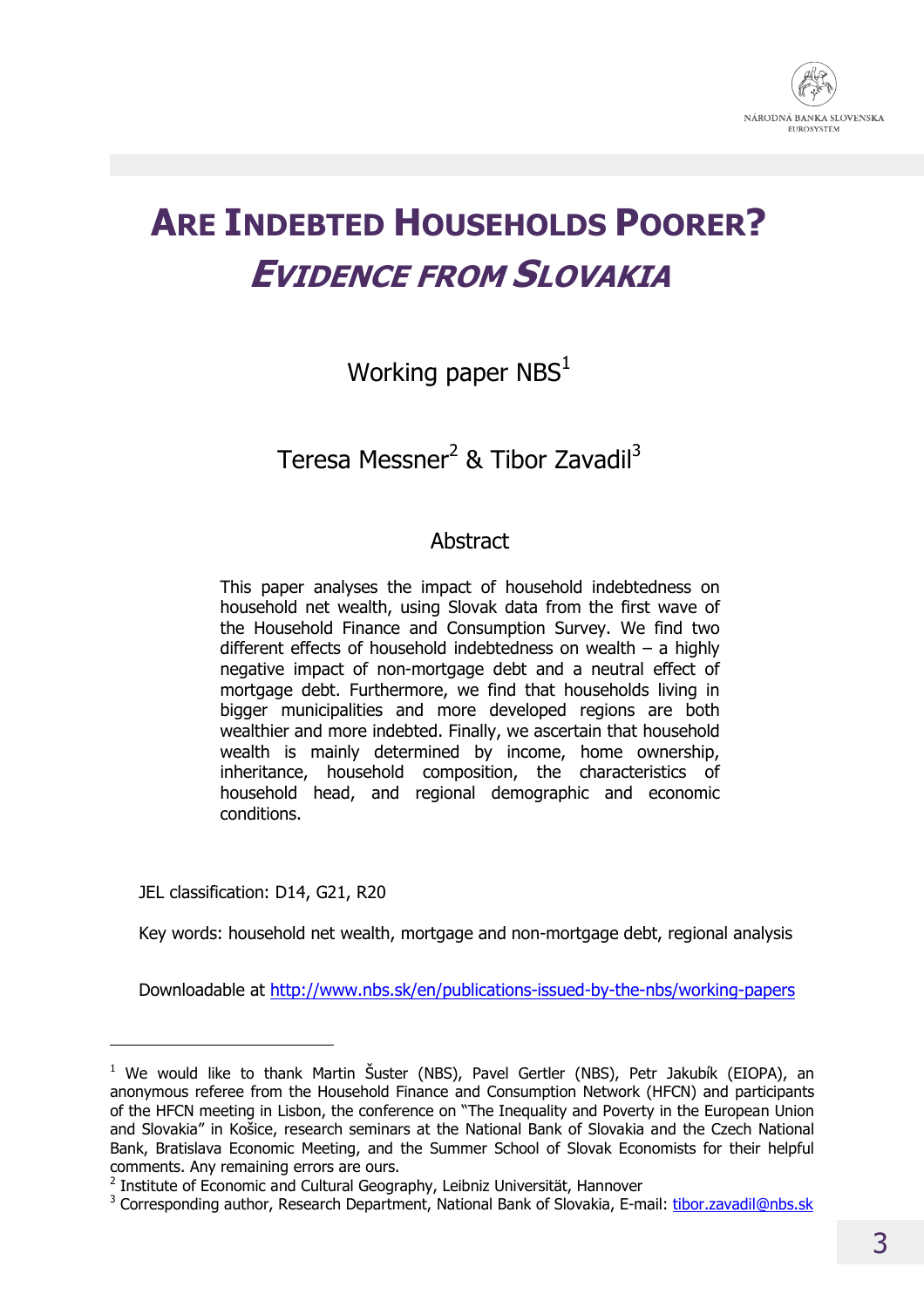

# **1. INTRODUCTION**

Slovakia exhibits interesting patterns of wealth, income and debt relationships. To understand their developments we need to look at recent economic history, which dates back to 1989 – the year of the famous Velvet Revolution that caused a fall of communist regime in former Czechoslovakia. Since then Slovakia has undergone huge political and social changes, transforming from a centrally-planned to an open-market economy. During this period Slovak households have experienced a remarkable transition from a very limited private ownership and almost perfect equality to a competitive market economy and significant wealth redistribution. The living standards of Slovak households have generally improved mainly thanks to the ongoing convergence process between transitional and advanced economies in Europe. New credit markets have facilitated borrowing to households and provided additional financial resources to allow investments and to finance extra consumption needs. Since 2000 the net financial assets per capita have increased in Eastern Europe on average by almost 12% per year.<sup>4</sup> Likewise, household debt has also been increasing quickly over the last two decades, especially in the Central-Eastern European countries. In Slovakia, the household-debt-to-income ratio quadrupled over the past decade, increasing from approximately 9% in 2002 to 45% in 2012.<sup>5</sup> Štefanides and Arady (2013) explain this fast expansion by a combination of supply and demand factors. On the supply side, they argue that the privatization of the largest banks in early 2000's by strong foreign retail banking groups enabled utilizing the consumer and mortgage lending potential in the country. On the demand side, it was fast income growth and a decline in interest rates that contributed to the credit boom. The observed common trend in the growth of private debt and wealth motivates us to analyse how household indebtedness influences household net wealth.

Due to different characteristics of loans, we distinguish between *mortgage* and *non*mortgage debt.<sup>6</sup> Consumer loans have been increasing faster than mortgage loans in Slovakia due to their greater flexibility and low principal amounts (see Rychtárik and Ličák, 2006). Indeed in 2010, 20% of Slovak households were exposed to non-mortgage debt, while the penetration of mortgage debt was less than 10% of households. In terms of debt volumes, however, over 80% of total household debt was concentrated in mortgage debt, while only 20% accounted for non-mortgage debt (see Messner and Zavadil, 2014, Table 3.1 and 3.2).

-

 $4$  Growth was faster before the crisis and dropped below 10% between 2007 and 2011; see Brandmeir et al. (2012).

<sup>&</sup>lt;sup>5</sup> Source: Eurostat database, available online at http://appsso.eurostat.ec.europa.eu.

 $6$  Mortgage debt refers to a collateralised debt that serves households mainly to purchase their housing residence. Newly purchased homes (properties) are then used as collateral. Mortgage debt typically involves a large sum of money over a long period of time. On the other hand, non-mortgage debt is a non-collateralised debt that serves to buy consumable goods and services. It usually involves small amounts of money to overcome short-term liquidity shortages.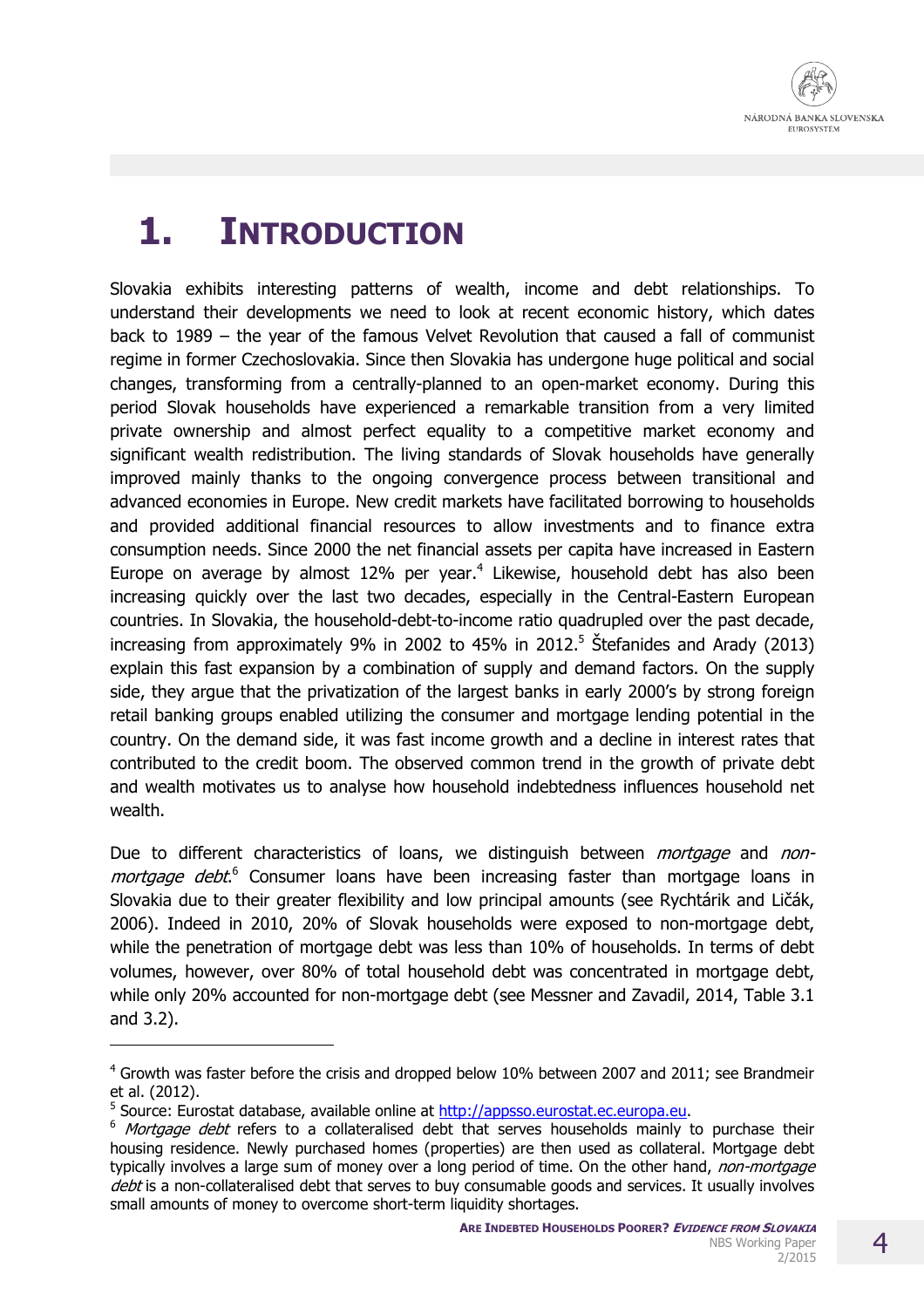In comparison to other countries, the participation of Slovak households in mortgage market is one of the lowest in Europe. The reason is a structural change that dates back to early 1990's, when many households were offered to purchase their main residence (previously state-owned flats), priced well under the market-clearing level. Thus, Slovak households currently have a very high home-ownership rate and a relatively low debt. Compared to the euro-area average main-residence ownership at 60% and a 23% penetration of mortgage debt, these shares are 90% and 10%, respectively, in Slovakia (see HFCN, 2013b, Table 2.1 and 3.1).

To account for this structural change in the housing market, we will distinguish total wealth from *financial wealth* that is unaffected by real-estate ownership and has been accumulated mainly after the communist era (the exact definitions are given in Section 3). We will also introduce a dummy variable in our model that will denote whether a household acquired its main residence before 1990, i.e. during communism when no credit market existed yet, or thereafter.<sup>7</sup>

The main goal of this paper is to determine the impact of household indebtedness on household net wealth. This is an important topic that may reveal some patterns that could be helpful for the guidance of economic policies affecting household welfare. The results of our analysis could also be useful for designing household stress testing exercises, a frequently used tool for the assessment of financial stability.<sup>8</sup> Some recent studies, e.g. Albacete and Lindner (2013) or Cavalletti et al. (2014), found that households with nonmortgage debt are more financially vulnerable. We would like to determine the impact of both mortgage and non-mortgage debt on household net wealth, which is closely related to household financial vulnerability.

For the purpose of our analysis we use data from the Eurosystem Household Finance and Consumption Survey (HFCS) that collects harmonized data on household assets, liabilities, income and consumption in almost all euro area countries.<sup>9</sup> The results from the first wave of the survey, based on a univariate analysis, suggest that household net wealth is mainly determined by income, home ownership, household composition and some key characteristics of the household reference person, such as age, work status and education

-

 $<sup>7</sup>$  In fact, during communism it was possible to obtain real estate basically only by self-construction</sup> (for houses) or by an allocation from the state, a state-owned company or a cooperative (for flats). Some flats could have been interchanged or transferred to other persons (subject to certain conditions). The real estate market was established in Slovakia only in 1990's, i.e. after the fall of communism.

<sup>&</sup>lt;sup>8</sup> Several papers have recently studied household debt sustainability in various countries, for example in the euro area (Ampudia et al., 2014), Italy (Cavalletti et al., 2014), Slovakia (Fessler et al., 2014), the Czech Republic (Galuščák et al., 2014), Austria (Albacete and Lindner, 2013), Norway (Solheim and Vatne, 2013), Spain (IMF, 2012), Portugal (Costa and Farinha, 2012) and Croatia (Sugawara and Zaluendo, 2011).

<sup>&</sup>lt;sup>9</sup> More information about the Eurosystem Household Finance and Consumption Survey (HFCS) is available at http://www.ecb.europa.eu/home/html/researcher\_hfcn.en.html.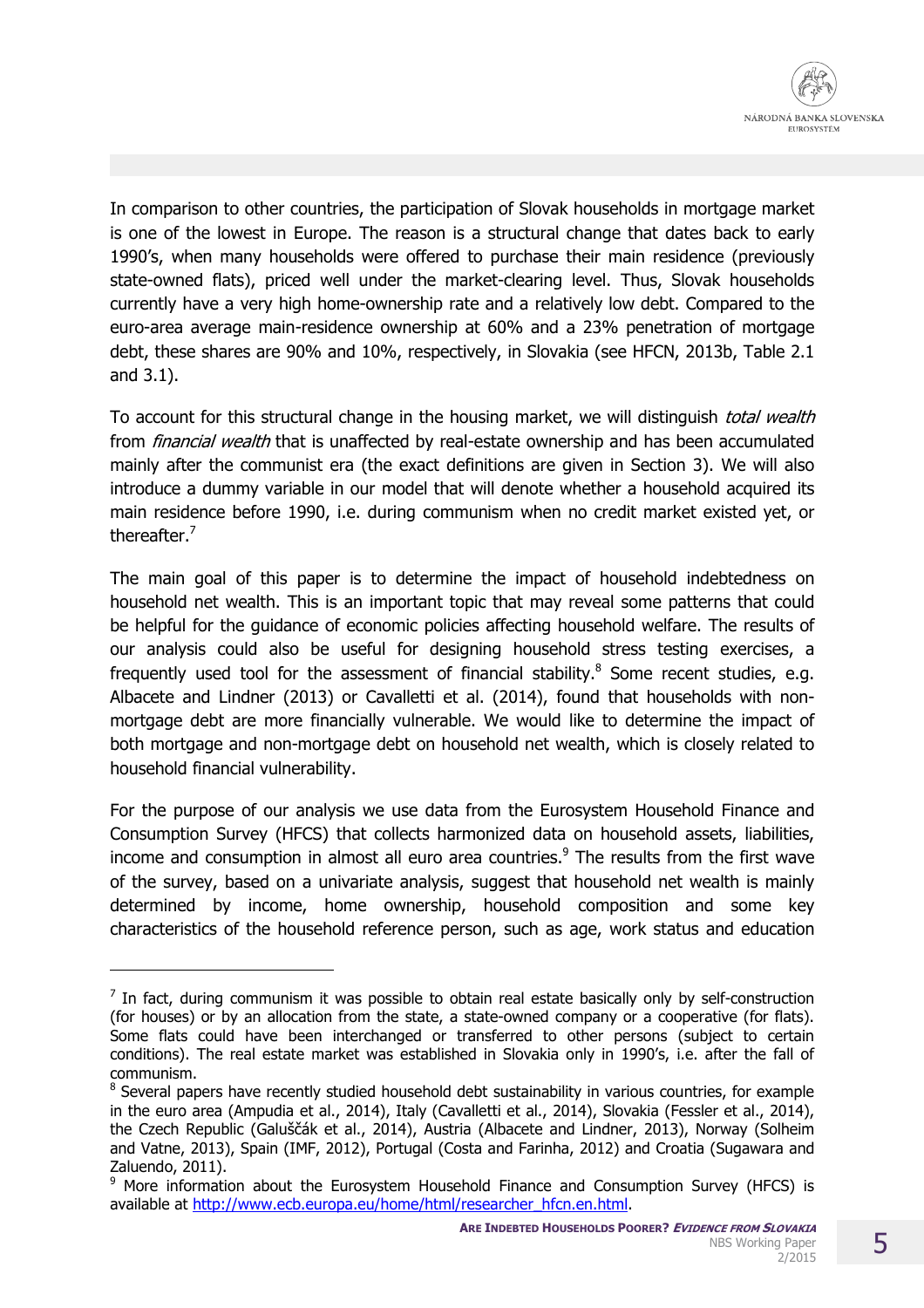(see HFCN, 2013b, Chapter 4). We will verify these relations by a multivariate analysis enriched with other important characteristics.

The determinants of household wealth have been widely discussed in the literature. A good summary of the relevant theoretical and empirical literature on this topic is provided by Semyonov and Lewin-Epstein (2013), who examine the determination of wealth among older households from a cross-national comparative perspective. They use data from sixteen national samples and find that in all countries household wealth is accumulated through two major mechanisms: labour market income and intergenerational transfers. The importance of inheritance is further confirmed by Fessler and Schürz (2014), who find that households that received intergenerational wealth transfers have considerably higher net wealth than comparable households that did not receive any wealth transfers. Revoltella and Mucci (2005) claim that the relevance of inheritance is still quite low in new EU countries, where "being rich" seems to be more a matter of flows rather than of stocks. In other words, the rich are those earning high incomes, thus being able to save. Besides income and inheritance, household structure is also an important determinant of household wealth, as shown by Fessler, Lindner and Segalla (2014) on European data, and by Scholz and Seshadri (2009) on USA data.

Concerning household debt, Barrell et al. (2009) examine the determinants of household indebtedness in new EU member states and find that a desired debt-to-income ratio rises with GDP per capita and real house prices, and declines with the real interest rate. This is also confirmed by Chmelar (2013), who studies the consequences of the recent economic and sovereign debt crisis on household liabilities. He claims that the major growth in demand for and supply of household credit has generated an increase in household debt, which, on one side, contributed to growth rates during the pre-crisis period, but, on the other side, helped inflate asset bubbles in some countries. Beer and Schürz (2007) examine the risk of an increased level of household debt on financial stability in Austria. They show that debt does not constitute a threat to financial stability in their country, since it is mostly concentrated among affluent and high-income households. Bover et al. (2014) analyse the role of individual household characteristics and the impact of institutional factors on household debt in euro-area countries. They find that the patterns of secured and unsecured debt outcomes vary markedly across countries, and that longer repossession periods make mortgages less accessible and more expensive for low-income households.

The main focus of this paper is the assessment of the impact of household indebtedness on household net wealth. Such an analysis requires an instrumental variable approach since the indicator of household indebtedness is obviously an endogenous variable in a model of household wealth. For this purpose we will apply a three-step instrumental-variable estimator that in the first step estimates the probability of having (non-)mortgage debt, which is then used as an instrument for the indicator of debt in a model of household net wealth. This approach allows us to analyse the determinants of household indebtedness and wealth at the same time.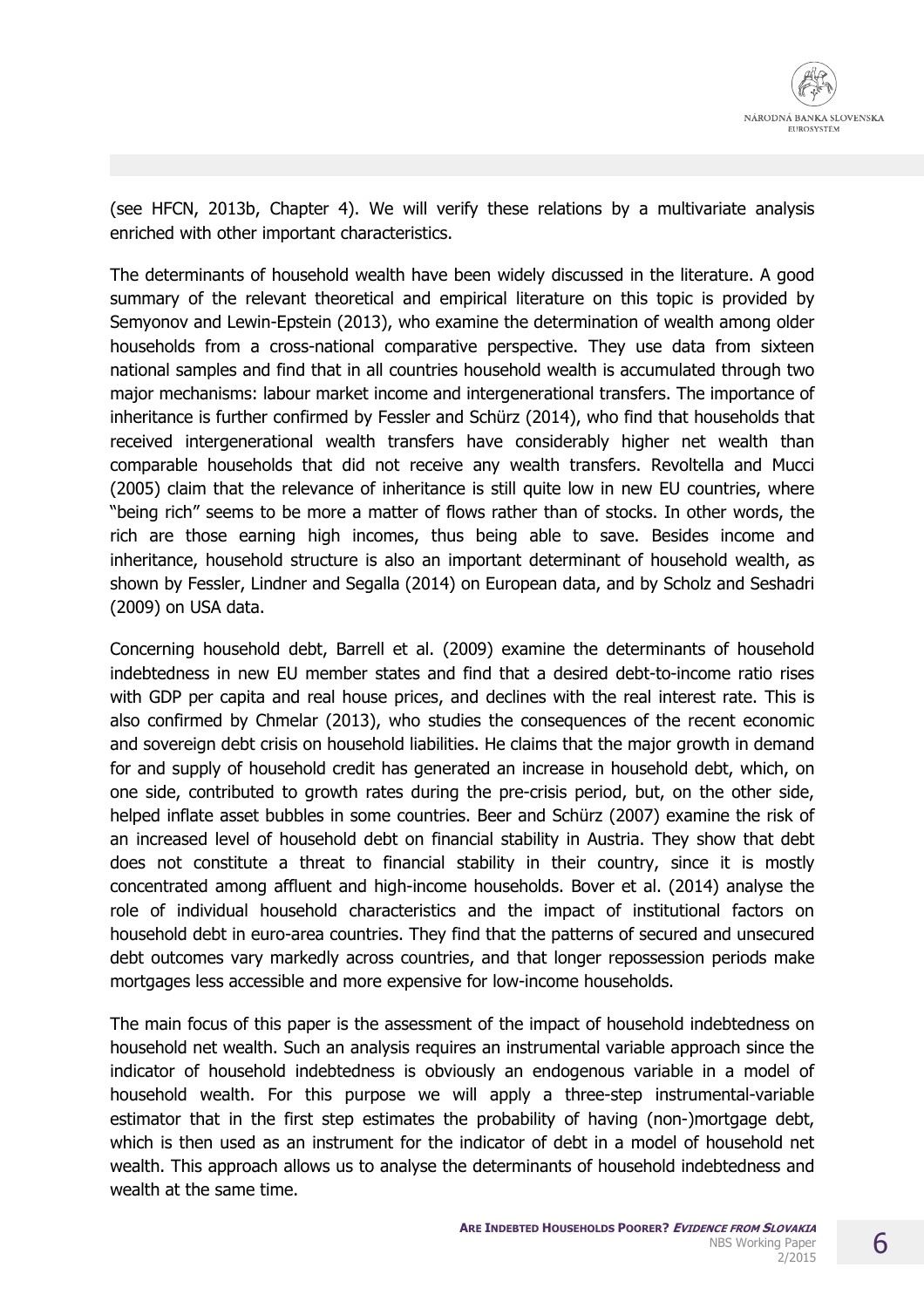

Another important contribution of this paper is that it performs the first in-depth analysis of the Slovak HFCS data, taking into account the historical background of the housing market in Slovakia, which is, due to the structural changes followed by the fall of communist regime, substantially different from any other euro-area country participating in the first wave of the HFCS.<sup>10</sup> Moreover, we combine the Slovak HFCS data with the demographic and economic data on the Slovak regions that exhibit significant diversity and different convergence patterns, thanks to which we can assess the impact of regional characteristics on household wealth. Although our analysis is based on the data of one particular country, we believe that the main results are applicable also to other countries (not necessarily post-communist ones), since our findings are broadly in line with those of the previous literature.

Our analysis shows that household indebtedness has two different effects on household net wealth. While non-mortgage debt has a highly negative impact on wealth, the effect of mortgage debt is neutral (insignificantly positive). This result confirms the fact that households with non-mortgage debt are more financially vulnerable (as shown by Albacete and Lindner, 2013, or Cavalletti et al., 2014). Furthermore, we find that households living in bigger municipalities and more developed regions are both wealthier and more indebted, which supports the convergence pattern discussed earlier. Finally, we confirm the findings of the previous literature that household wealth is mainly determined by income, home ownership, inheritance, household composition, the main characteristics of the household head, and by demographic and economic conditions of the region where households live.

The rest of this paper is organised as follows. The next section describes the data that we use in our analysis. In Section 3 we introduce a model for the analysis of household net wealth. In the fourth section, we present the results and describe a typical indebted and wealthy household in Slovakia. The last section summarizes the key findings. The Appendix provides more detailed information on the used variables and the estimation results of alternative models that check the robustness of our findings.

# **2. DATA**

-

The main source of our data is the first wave of the Eurosystem Household Finance and Consumption Survey (HFCS) that provides detailed information on household assets, liabilities, income and consumption in almost all euro-area countries.<sup>11</sup> Given that we are also interested in the impact of regional characteristics on household indebtedness and wealth, we use only the data from Slovakia, which we supplement with the data on Slovak regions that are not part of the Eurosystem HFCS dataset (see Table 1).

 $10$  The following countries participated in the first wave of the HFCS: Belgium, Germany, Greece, Spain, France, Italy, Cyprus, Luxembourg, Malta, Netherlands, Austria, Portugal, Slovenia, Slovakia and Finland. From them only Slovakia was a part of the communist block ruled by the Soviet Union.  $11$  Detailed results from the first Eurosystem HFCS wave are described in HFCN (2013b).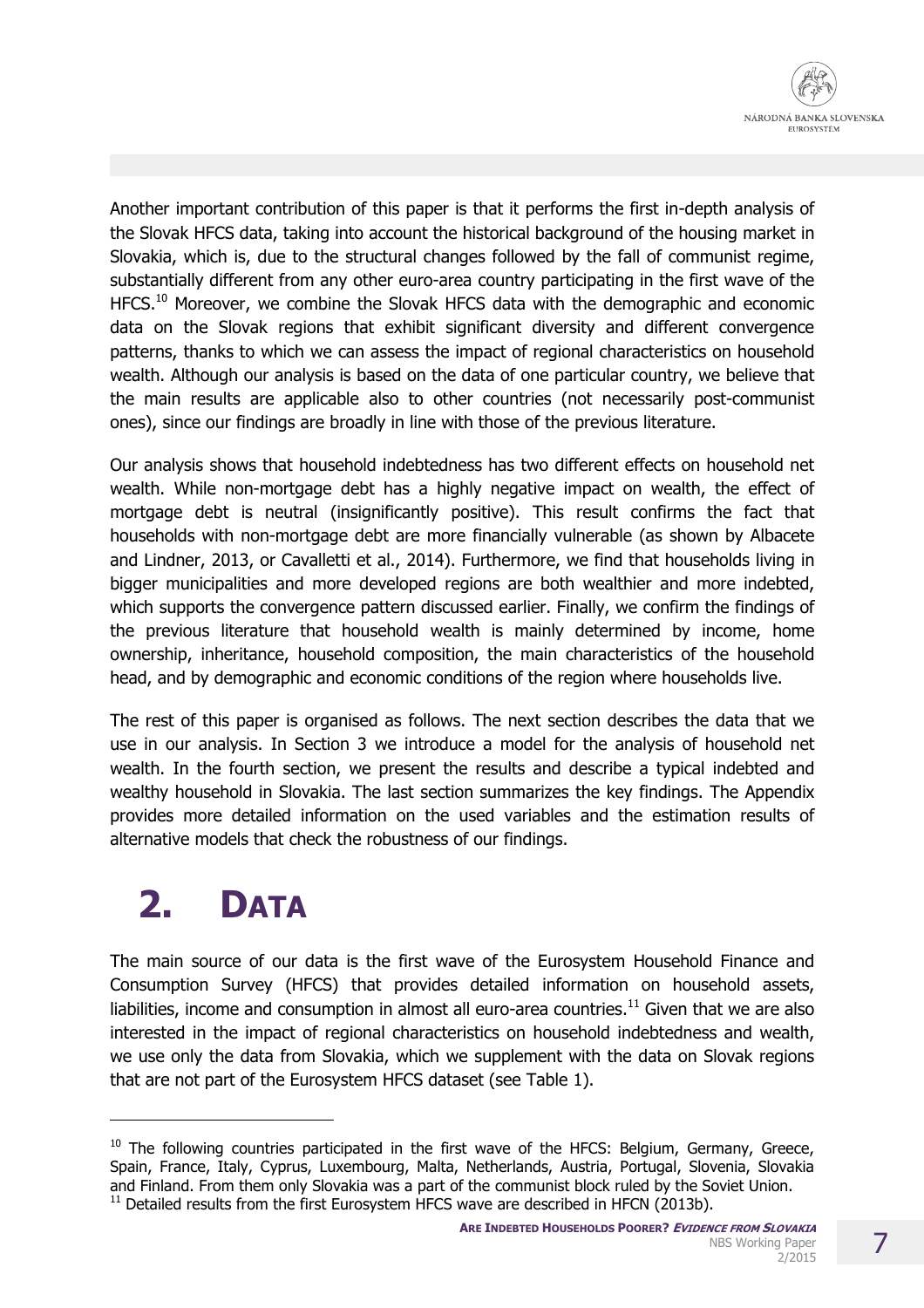

Slovak HFCS data were collected in the last quarter of 2010. The sample consists of 2,057 households that are proportionally distributed across all Slovak regions. To further enhance the data representativeness at the regional level, households were attibuted weights that were calibrated to population totals in each region. Therefore, all results presented in this paper are based on weighted regressions.<sup>12</sup>

Missing data of the key economic variables were imputed by assigning five plausible values (so called *implicates*) to each missing value based on the information collected from other households in a way to preserve the distribution of and the relationship between variables. Therefore, the final coefficients presented in this paper were calculated as an average of the estimated coefficients over all five implicates. Standard errors were calculated with the Rao-Wu rescaling bootstrap method using 1,000 replicate weights. $^{13}$ 

For the purpose of our analysis we will use a wide range of *explanatory variables* (denoted by  $X_i$  in the next section), which we split for convenience into the following three groups:

- 1. Household characteristics: household total income, the way of acquiring the household main residence (HMR), and the household composition (number of adults and children);
- 2. Characteristics of the reference person  $(RP)^{14}$ : age, working status and education;
- 3. Regional characteristics: the size of municipality, regional GDP per capita, unemployment rate, the population and area of the region, and average living area of residences in the region.

Besides that we will also use the following three *instrumental variables* (denoted by  $Z_i$  in the next section): i) income expectations, ii) savings-to-income ratio and iii) the indicator of whether the HMR was acquired after 1990. All these variables are described in Table 8 in Annex.

For each *categorical variable*, namely the way of acquiring the HMR, income expectations, all variables characterising the household's RP, and the size of municipality, we choose a reference group (RG) that represents a typical household in Slovakia. Our RG household purchased its HMR, has neutral income expectations, lives in a big city (with more than 100,000 inhabitants<sup>15</sup>), its reference person is middle aged (between 35 and 44 years old),

l

 $12$  More information about the Slovak HFCS, including the sampling design, the calibration of weights, and the descriptive analysis of the data can be found in Senaj and Zavadil (2012).

 $13$  More information on the methodology of the HFCS data collection, processing, editing and imputing as well as on the calculation of standard errors using replicate weights can be found in HFCN (2013a).

 $14$  The household reference person (RP) is chosen according to the international standards of the socalled Canberra Group, which uses the following sequential steps to determine a unique reference person in the household: 1.) a lone parent with dependent children or one of the partners in a registered or de facto marriage (with or without dependent children); 2.) the person with the highest income; 3.) the eldest person.

 $15$  Note that in Slovakia there are only two big cities with more than 100,000 inhabitants – the capital city of Bratislava, and Košice.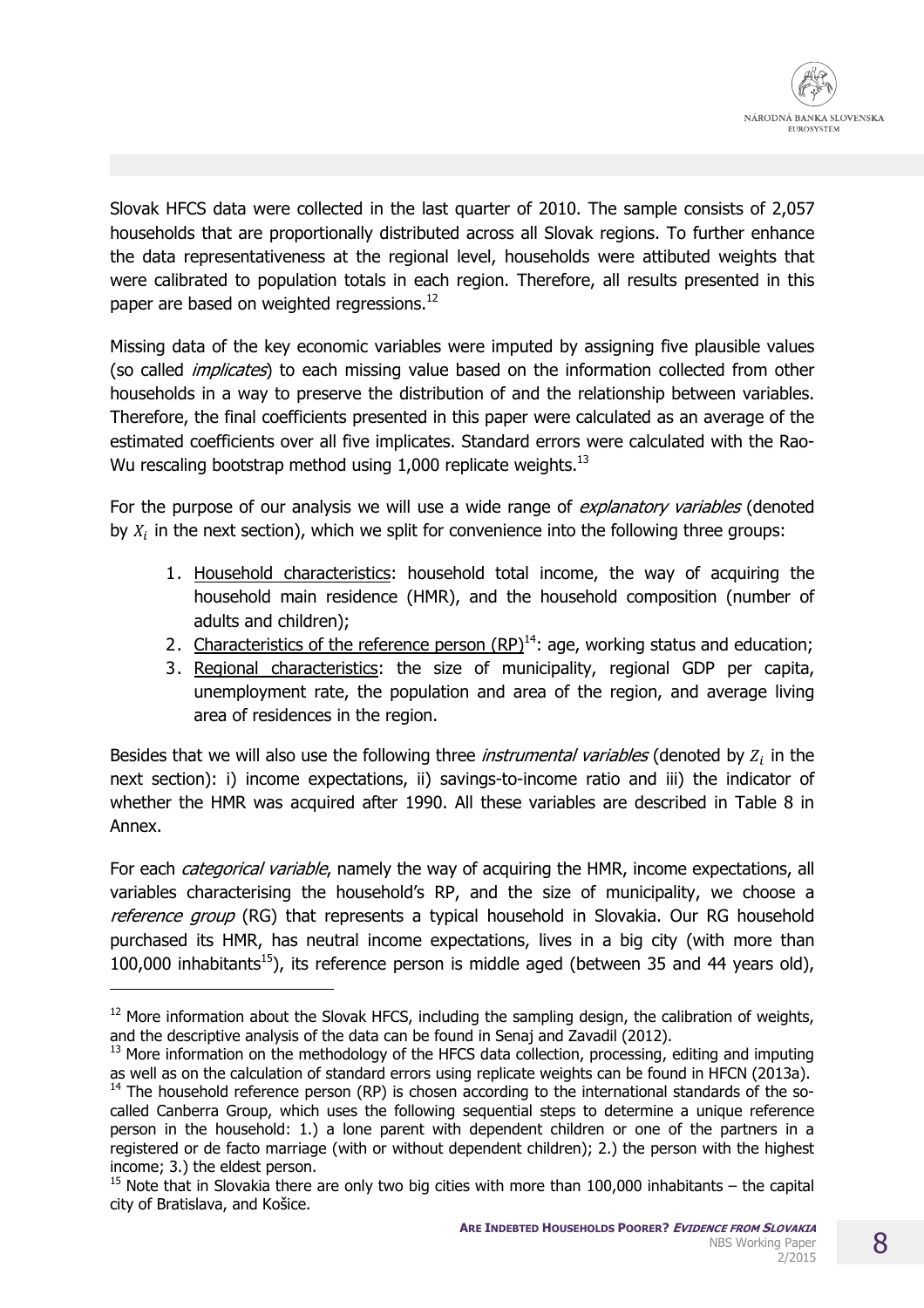employed and achieved secondary education. We will compare all other types of households to this RG household.

The regional characteristics that are presented in Table 1 (apart from the size of municipality, which is collected at the household level) were taken from the Regional Statistics Database of the Statistical Office of the Slovak Republic. As we can see, Slovakia is divided into eight regions, which differ substantially in demographic and economic terms. The most densely populated and economically developed region consists of the capital city of Bratislava and its surrounding. Also the neighbouring region of Trnava is more densely populated and has a higher GDP per capita than the national average. On the other side, regions in the central and eastern part of Slovakia, such as Banská Bystrica, Prešov and Košice, suffer from low economic activity, which is reflected in a high unemployment rate and a low GDP per capita. We will use these regional differences to identify the impact of regional characteristics on household indebtedness and wealth. A detailed analysis of the differences in household wealth across Slovak regions is provided by Messner and Zavadil (2014).

|                                  | <b>Statistical Office Data from 2010</b> |                    |                   |                     |                  |                |  |
|----------------------------------|------------------------------------------|--------------------|-------------------|---------------------|------------------|----------------|--|
|                                  |                                          |                    |                   | <b>Regional GDP</b> | <b>Unemploy-</b> | <b>Average</b> |  |
|                                  | <b>Population</b>                        | Area               | <b>Population</b> | per capita*         | ment rate        | residential    |  |
| <b>Region</b>                    | total                                    | (km <sup>2</sup> ) | density           | (EUR)               | (%)              | area $(m2)$    |  |
| <b>Bratislava</b>                | 628,686                                  | 2,053              | 306.3             | 43,100              | 6.1              | 73.4           |  |
| <b>Trnava</b>                    | 563,081                                  | 4,146              | 135.8             | 20,100              | 12.0             | 67.6           |  |
| Trenčín                          | 598,819                                  | 4,502              | 133.0             | 15,800              | 10.2             | 67.3           |  |
| <b>Nitra</b>                     | 704,752                                  | 6,344              | 111.1             | 14,800              | 15.4             | 77.9           |  |
| Žilina                           | 698,274                                  | 6,809              | 102.6             | 15,800              | 14.5             | 66.2           |  |
| <b>Banská</b><br><b>Bystrica</b> | 652,218                                  | 9,454              | 69.0              | 13,200              | 18.6             | 71.8           |  |
| Prešov                           | 809,443                                  | 8,973              | 90.2              | 10,100              | 18.6             | 76.4           |  |
| <b>Košice</b>                    | 780,000                                  | 6,755              | 115.5             | 14,100              | 18.3             | 72.3           |  |
| <b>Slovak</b><br><b>Republic</b> | 5,435,273                                | 49,036             | 110.8             | 17,900              | 14.4             | 71.5           |  |

#### **Table 1 – Basic characteristics of Slovak regions**

Source: Statistical Office of the Slovak republic – Regional Statistics Database, available on-line at http://px-web.statistics.sk/PXWebSlovak/index\_en.htm  $^*$  at current prices

# **3. MODEL**

We model separately two different types of household wealth – total net wealth, defined as the difference between total assets and total liabilities, and *financial net wealth*, defined as the sum of all financial assets (i.e. deposits, mutual funds, bonds, shares, non-self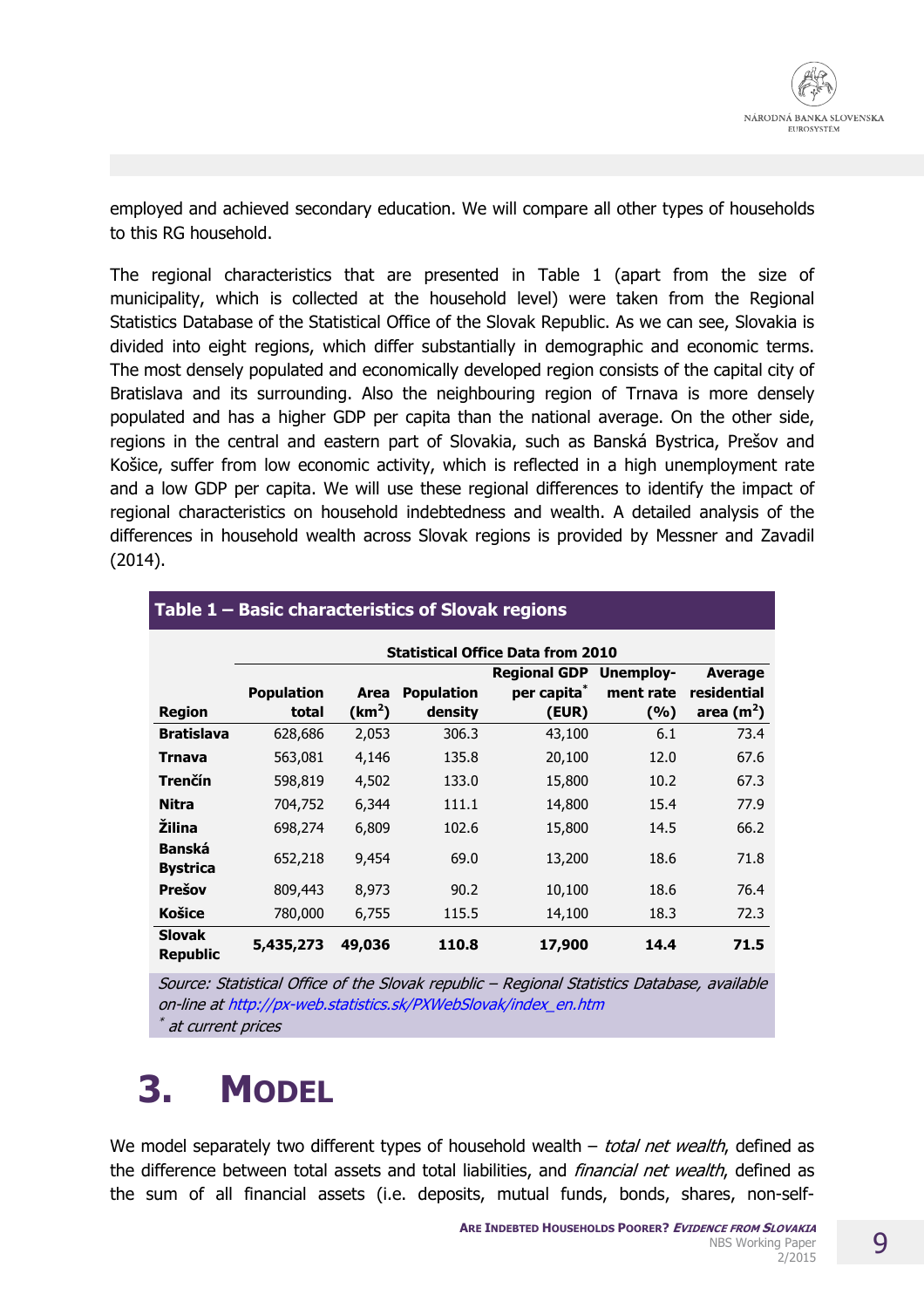employment business wealth and managed accounts) net of non-mortgage debt. Since net wealth can also be negative, we do not apply any logarithmic transformation.

Let  $i = 1, ..., N$  denote households. We will estimate the model for both total and financial net wealth independently, using the following equation:

$$
W_i = \alpha + \beta X_i + \gamma D_i + \varepsilon_i, \qquad (W)
$$

where  $W_i$  is net wealth (either total or financial, depending on the context) of a household  $i$ ,  $X_i$  is a set of its exogenous characteristics (including the regional ones),  $D_i$  is the indicator of whether the household i has a debt ( $D_i = 1$ ) or not ( $D_i = 0$ ), and  $\varepsilon_i$  is a zero-mean error.

We distinguish mortgage and non-mortgage debt since these two types of debt have a completely different purpose and structure. Mortgage debt involves only loans that are collateralised by real estate and serve mainly for house purchases. Non-mortgage debt includes any kind of non-collateralised loan, such as credit line / overdraft, credit card debt, consumer loan, etc. While mortgages usually involve high principal amounts with long maturities and relatively low interest rates, non-mortgage loans are mostly short-term debts with low amounts and higher interest rates.

Household indebtedness and wealth are interconnected by nature since wealthy households can afford to take on more debt. Therefore, we expect the debt indicator  $D_i$  (for both mortgage and non-mortgage debt) to be endogenous in the above-mentioned wealth model  $(W)$ , which we will verify by Durbin-Wu-Hausman test in the next section. Hence, we cannot estimate this model by a standard OLS method, because the estimated coefficients would be biased. The underlying endogeneity problem can be resolved by using a *three-step*  $instructural\text{-}\varphi$  instrumental-variable (IV) approach proposed by Wooldridge (2002, Procedure 18.1), who suggests estimating first the binary response model of the endogenous variable by maximum likelihood, obtaining the fitted probabilities, and then estimating the main model by a standard IV method using the fitted probabilities as an instrument.

In our case, the three-step IV estimator will consist of the following three steps: First we model the incidence of debt (independently for mortgage and non-mortgage debt) by a probit model, which takes the following form:

$$
Pr(D_i = 1 | X_i, Z_i) = \Phi(a + bX_i + cZ_i + u_i),
$$
 (D)

where  $Z_i$  is a set of *indirect* instrumental variables,  $u_i$  is a standard normal error, and  $\Phi$  is the cumulative distribution function of the standard normal distribution. In the first step, we estimate this model by maximum likelihood and obtain the fitted probabilities  ${\widehat {D}}_i=$  $\Phi(\hat{a} + \hat{b}X_i + \hat{c}Z_i)$ . Then, in the second step, we estimate an auxiliary model

$$
D_i = d + eX_i + f\widehat{D}_i + v_i \tag{A}
$$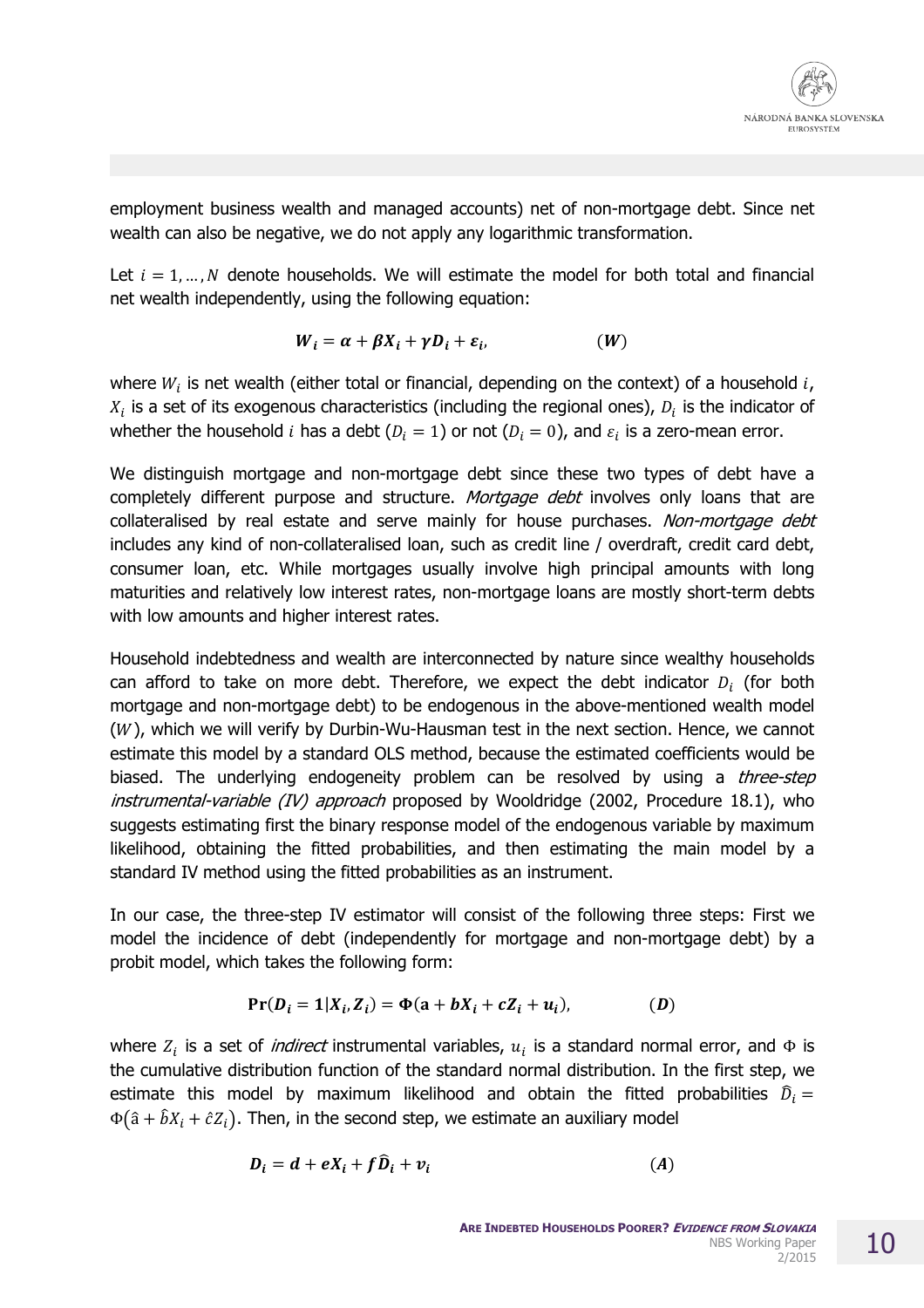by OLS and obtain predicted values  $\widetilde{D}_i = \hat{d} + \hat{e}X_i + \hat{f}\widehat{D}_i$ . Finally, in the third step, we substitute  $D_i$  with the predicted values  $\widetilde{D}_i$  in the wealth model (W) and estimate it by OLS.

Standard errors are calculated by the Rao-Wu rescaling bootstrap method (see e.g. HFCN, 2013a, Chapter 7), using 1,000 replicate weights. Since the applied method is a three stage estimation procedure, the indicators of the estimated probability of having loans are random variables and thus there is uncertainty attached to these measures. Since the uncertainty originating from estimating these indicators has to be accounted for in the estimated model – especially in the calculation of the standard errors – the replicate weights are applied to the whole procedure and not only step by step. This means that the standard errors in the first stage are calculated only based on the estimation of the probit model  $(D)$ , the standard errors in the second stage are calculated based on the sequential estimation of the probit model (D) followed by the estimation of the auxiliary model (A), and the standard errors in the third stage are calculated based on the sequential estimation of all three models  $(D)$ ,  $(A)$ and  $(W)$ .

Under the assumption that errors  $\varepsilon_i$  are homoscedastic, the three-step IV estimator is asymptotically efficient (see Wooldridge, 2002, page 623). This estimator, however, does not allow us to test the validity of instruments  $z_i$  because these are not directly used in the IV estimation (the endogenous variable  $D_i$  is instrumented only by one instrument – its predicted value  $\widehat D_i$  from the probit model, so there are no extra degrees of freedom). Since in our analysis we will use more instruments (namely three) than the number of endogenous variables (two – the indicator of mortgage and of non-mortgage debt), we can perform the Sargan test for over-identifying restrictions that enables us to verify the validity of our instruments. For this purpose we will need to re-estimate the model by a standard two-stage *least squares (2SLS) method*. This involves in the first step to linearly project  $D_i$  on all exogenous variables  $X_i$  and instruments  $Z_i$  by estimating the model  $D_i = g + hX_i + kZ_i + w_i$ by OLS and predicting the values  $\breve{D}_i = \hat{g} + \hat{h}X_i + \hat{k}Z_i$ . In the second step we estimate the wealth model (W) by OLS, using these predicted values  $\widecheck{D}_i$  instead of  $D_i.$ 

To perform the Sargan test, we regress the estimated errors  $\widehat{\varepsilon_{\iota}}$  from the 2SLS estimation on all exogenous variables  $X_i$  and instruments  $Z_i$ . The Sargan test statistic is then calculated as the coefficient of determination  $(R^2)$  from this regression, multiplied by the number of observations  $N$ . Given that we use multiply imputed data with five implicates, we calculate the final Sargan statistic as the average of the Sargan statistics over all five implicates. The Sargan test statistic is asymptotically distributed as a  $\chi^2$  with the degree of freedom equal to the number of over-identifying restrictions, which is the difference between the number of instruments and the number of endogenous variables. In our case, the degree of freedom is one, since we have three instruments and two endogenous variables.

As we have already mentioned in the previous section, we will use the following three *instrumental variables* (denoted by  $Z_i$ ): income expectations, savings-to-income ratio and the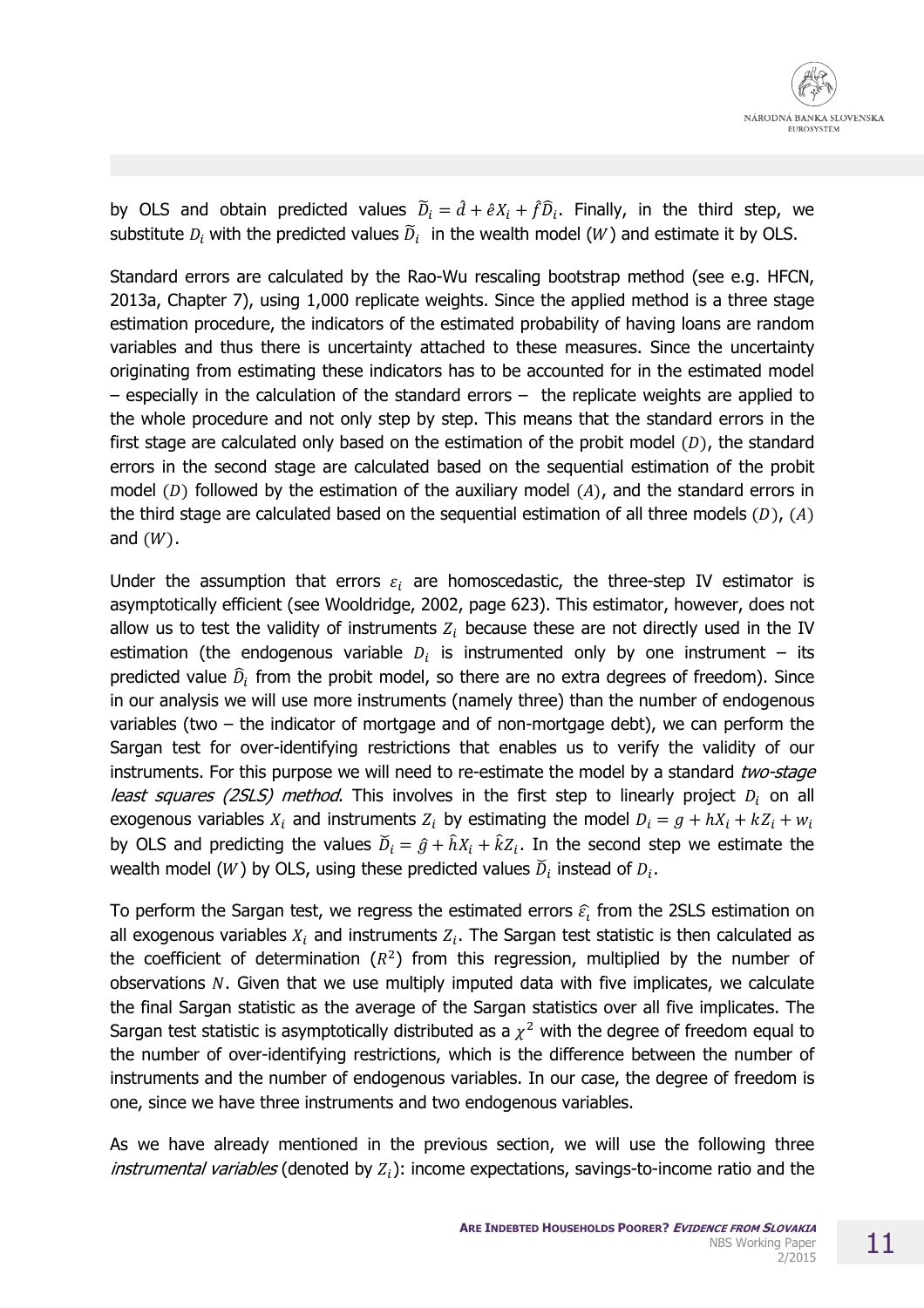indicator of whether the HMR was acquired after 1990. Let us now justify the selection of these instruments. In the next section we will verify their validity by the Sargan test.

In our model, a variable is a valid instrument if it is important for the household decision of whether to take out a loan, but it does not directly influence household net wealth. Therefore, we selected our instruments in a way that they would predict well the incidence of debt, but would have likely a neutral effect on wealth. Indeed, the estimated coefficients of the three selected instrumental variables are highly significant in the debt model  $(D)$ , but insignificant in the wealth model  $W_i = p + qX_i + rZ_i + t_i$ , i.e. when regressed together with other exogenous variables on household wealth.<sup>16</sup> Besides this statistical evidence, we also have an economic interpretation of why the selected instruments should be valid.

Future income expectations naturally influence current household consumption behaviour. Households with positive income expectations should be more willing to take out a loan to satisfy their current consumption needs. On the other hand, households with negative income expectations should make more precautionary savings and thus avoid taking on extra debt. Future income expectations should, however, have no impact on current household wealth since both rich and poor households can have either optimistic or pessimistic expectations about their future income.

A similar argument holds for the savings-to-income ratio, which can be of any size for both high- and low-income households, since it depends mainly on consumption and saving attitudes of household members rather than on the magnitude of their income. Therefore its impact on household net wealth is indeterminate, whereas its effect on the household decision whether to take on debt is evident since households with ample savings (relative to their income) will be less likely to take out consumer loans.

Finally, the fact whether a household acquired its HMR before 1990, when no credit market existed yet, or thereafter, strongly determines its participation in the debt market. On the other hand, this fact should not influence household current net wealth when we control for other household characteristics. The households that acquired their HMR after 1990 are probably younger, but not necessarily richer or poorer than the households that acquired their HMR before 1990, mainly after conditioning on the age of the RP and the way of the HMR acquisition.

# **4. RESULTS**

l

Now we will discuss the estimation results of the three-step IV procedure presented in the previous section. We begin with the probit model  $(D)$  for household mortgage and nonmortgage debt that is estimated by maximum likelihood method. Then we proceed with the

**ARE INDEBTED HOUSEHOLDS POORER? EVIDENCE FROM SLOVAKIA** NBS Working Paper 2/2015

 $16$  The estimation results are available from the authors upon request.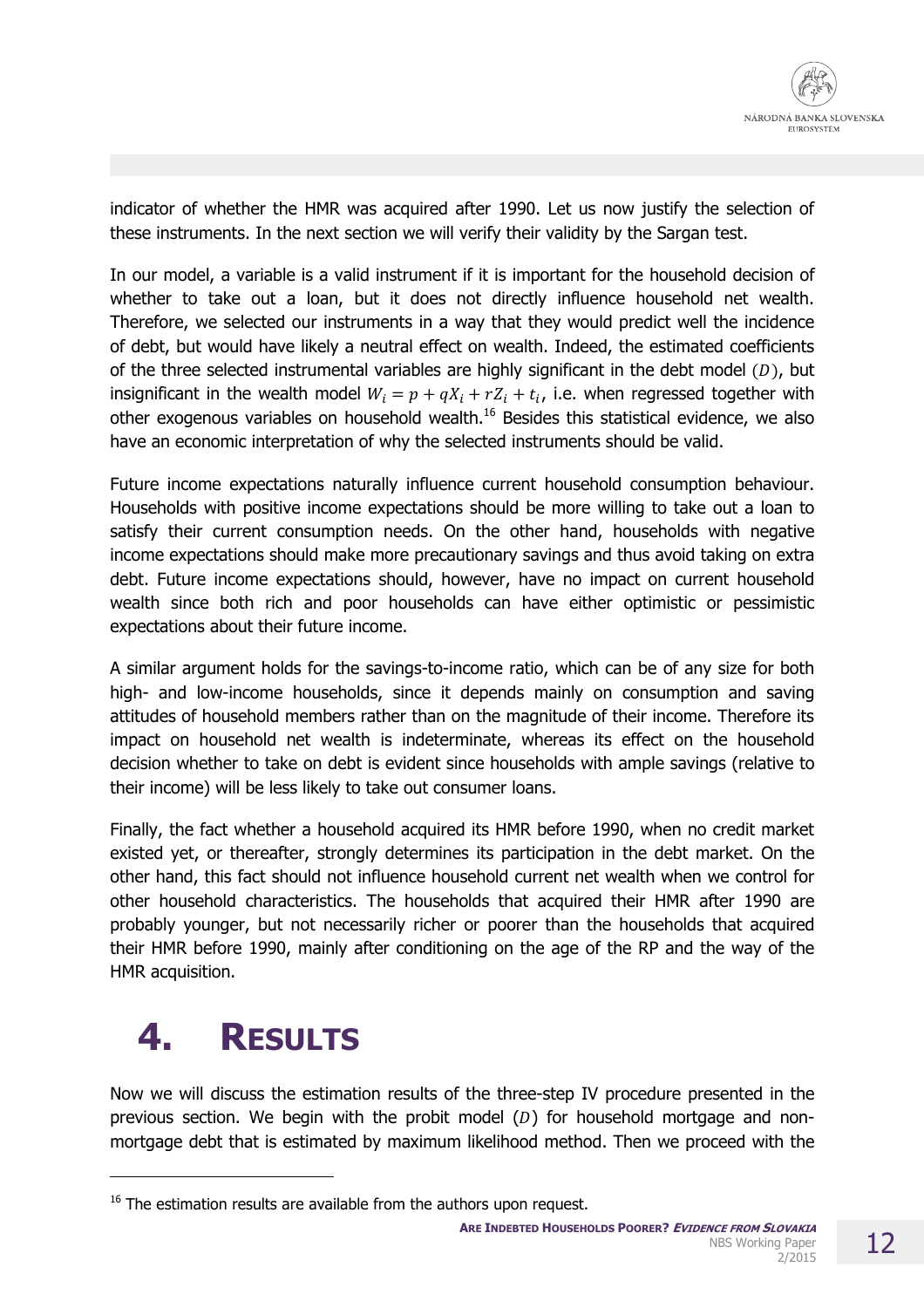estimation of the auxiliary model  $(A)$  by OLS. The results of this intermediate step are not discussed in the paper, but are reported for completeness in Table 7 in Appendix.<sup>17</sup> Finally, we estimate the main model ( $W$ ) for household total and financial net wealth, in which we substitute the indicators of indebtedness  $D_i$  with the predicted values  $\widecheck{D}_i$  from the previous model (A). The obtained results are discussed in detail in the second part of this section. The last part is devoted to robustness checks.

Before presenting the main results of the paper, we will verify the correctness of the selected estimation approach by several statistical tests. First we will test the endogeneity of the indicator of indebtedness for both mortgage and non-mortgage debt by the Durbin-Wu-Hausman test. Then we will verify the validity of the selected instruments by the Sargan test.

| Table 2 – Results of the Durbin-Wu-Hausman test of endogeneity (p-values) |       |                                 |                 |  |  |
|---------------------------------------------------------------------------|-------|---------------------------------|-----------------|--|--|
| Model $(W)$                                                               |       | <b>Indicator</b> $D_i$ for      | Joint test for  |  |  |
|                                                                           |       | mortgage debt non-mortgage debt | both indicators |  |  |
| Total net wealth                                                          | 0.100 | 0.000                           | 0.000           |  |  |
| Financial net wealth                                                      | 0.429 | 0.000                           | 0.000           |  |  |

Table 2 presents the results of the Durbin-Wu-Hausman test that strongly rejects the exogeneity of the indicator for non-mortgage debt in both wealth models. The exogeneity of the indicator for mortgage debt is rejected at 10% level in the total-net-wealth model and not rejected at any conventional level in the financial-net-wealth model. Hence, it seems that at least in the latter model we could treat the indicator for mortgage debt as an exogenous variable. We prefer, however, to treat both indicators equally as endogenous variables, since household wealth predetermines the capability of households to take on any type of debt, whether mortgage or non-mortgage. The Durbin-Wu-Hausman test applied jointly to both debt indicators strongly rejects the null, which justifies our decision to treat both indicators as endogenous variables.<sup>18</sup>

Finally, we performed the Sargan test to verify the validity of our instruments. The test did not reject the null of the correct model specification and the validity of instruments at any conventional level; the p-value of the test was 0.101 for the total-wealth model and 0.312

l

<sup>&</sup>lt;sup>17</sup> The estimation results of the auxiliary model (A) are not very informative for our analysis. The only significant coefficient is that of the predicted probability  $\hat{D}$  obtained from the probit model (D). In the mortgage-debt model, there is one additional coefficient that is significant at 5% level – the indicator for households that do not own their HMR. All other coefficients are insignificant.

 $18$  As a robustness check we re-estimated both wealth models with the indicator of mortgage debt as an exogenous variable and the indicator of non-mortgage debt as an endogenous variable. The results did not differ too much from those presented in this paper (when both debt indicators are treated as endogenous variables). The estimated coefficient for mortgage-debt indicator is insignificant, while the estimated coefficient for the probability of non-mortgage debt is highly significant with roughly the same magnitude as in Table 5. The results are available from the authors upon request.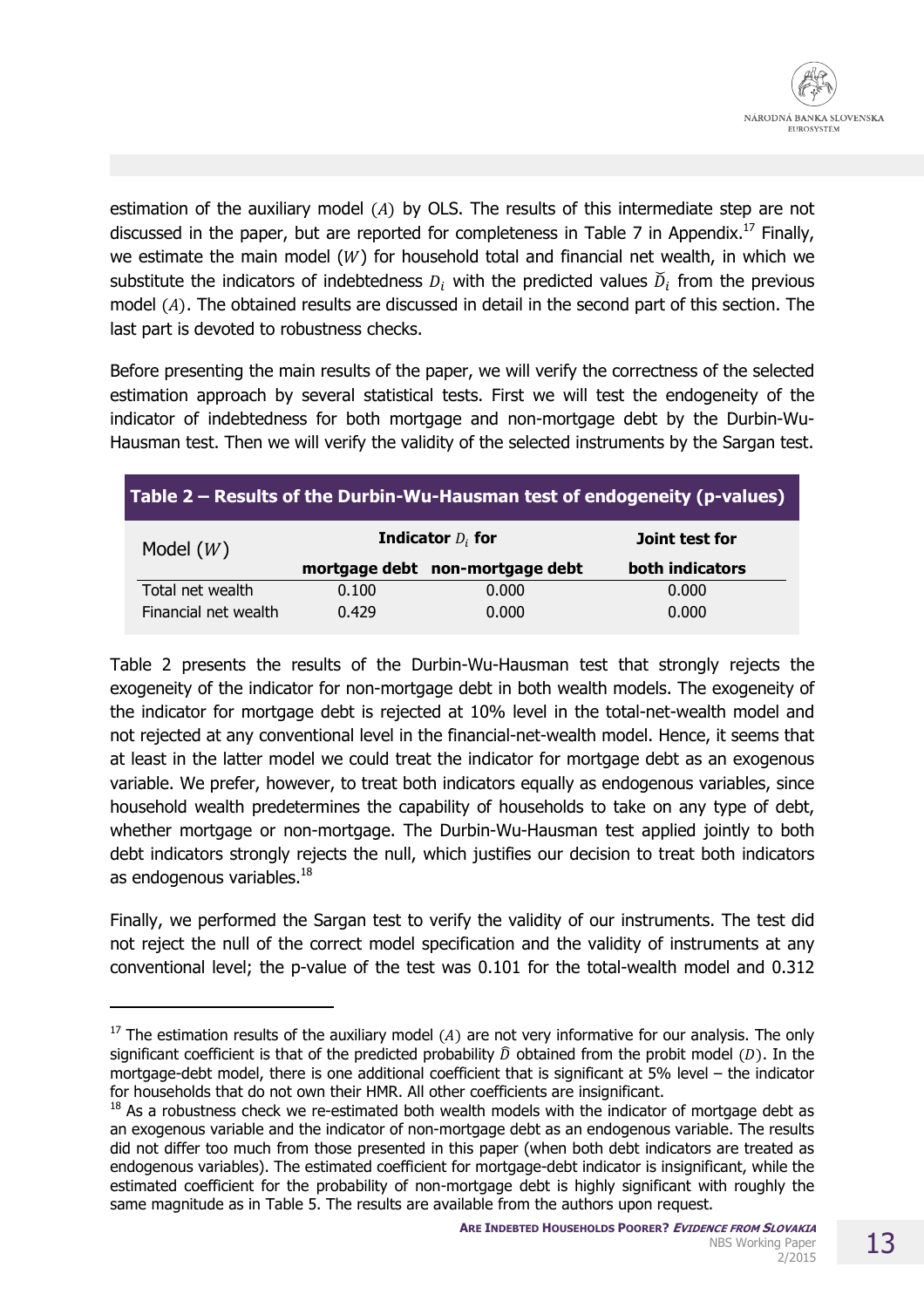

for the financial-wealth model. Thus, it seems that our model is correctly specified and the selected instruments are valid.

### **4.1. DETERMINANTS OF HOUSEHOLD INDEBTEDNESS**

Table 3 reports the estimated coefficients of the probit model  $(D)$  for both mortgage and non-mortgage debt. The first section of the table reports the estimates for household characteristics, starting with the instrumental variables. The results confirm that the household decision whether to take out a loan is influenced by its income expectations. Households expecting their income to rise more than prices are more willing to take out a mortgage, but less willing to take on a non-mortgage debt. Also the accumulation of savings decreases the probability of non-mortgage debt since savings are liquid assets that facilitate purchases of non-durable goods without any necessity to take out a loan. On the other hand, savings have no impact on the household decision to take out a mortgage since the purchase of real estate usually cannot be financed only from savings. Finally, as expected, the households that acquired their HMR after 1990 are much more likely to be indebted, since the emergence of credit market allowed households to take out loans.

Surprisingly, income has no impact on household indebtedness in Slovakia. Intuitively, we would expect higher income to increase the probability of having (at least mortgage) debt due to better creditworthiness. This is the case in most euro-area countries as can be seen e.g. in Bover et al. (2014, Figure 2), where the estimated odds-ratios for income in the logit regression for the incidence of mortgage debt is above one for all countries in the sample but Slovakia. The analysis of Messner and Zavadil (2014, Chart 3.1) shows that the debt participation of Slovak households exhibits an unusual hump-shaped relationship with regard to income, suggesting that debt is taken mainly by middle-income households. This clearly non-monotonic relationship between income and the incidence of debt is apparently the reason behind the insignificant coefficients of income in both probit models.<sup>19</sup>

To account for inheritances we also introduced a variable that describes the way, in which households acquired their main residence (HMR). Unsurprisingly, the probability of having a mortgage decreases significantly when the household inherited its HMR, obtained it as a gift or does not own the HMR (i.e. is a renter or a free user), compared to the reference group of households that purchased their HMR. On the other hand, the way of acquiring the HMR does not influence the household decision to take on non-mortgage debt.

-

<sup>&</sup>lt;sup>19</sup> To capture this non-monotonic relationship, we tried various different model specifications. First we introduced log of income also with its quadratic form, but the estimated coefficients were highly insignificant. Then we tried to use income as it is (i.e. without a logarithmic transformation) together with its square, but the estimated coefficients were even less significant than before. Finally, we tried to introduce income as a categorical variable denoting five income quintiles, but the estimated coefficients were again not significant. Therefore we decided to use only the logarithm of income, since it was able to explain household total and financial net wealth in the best way.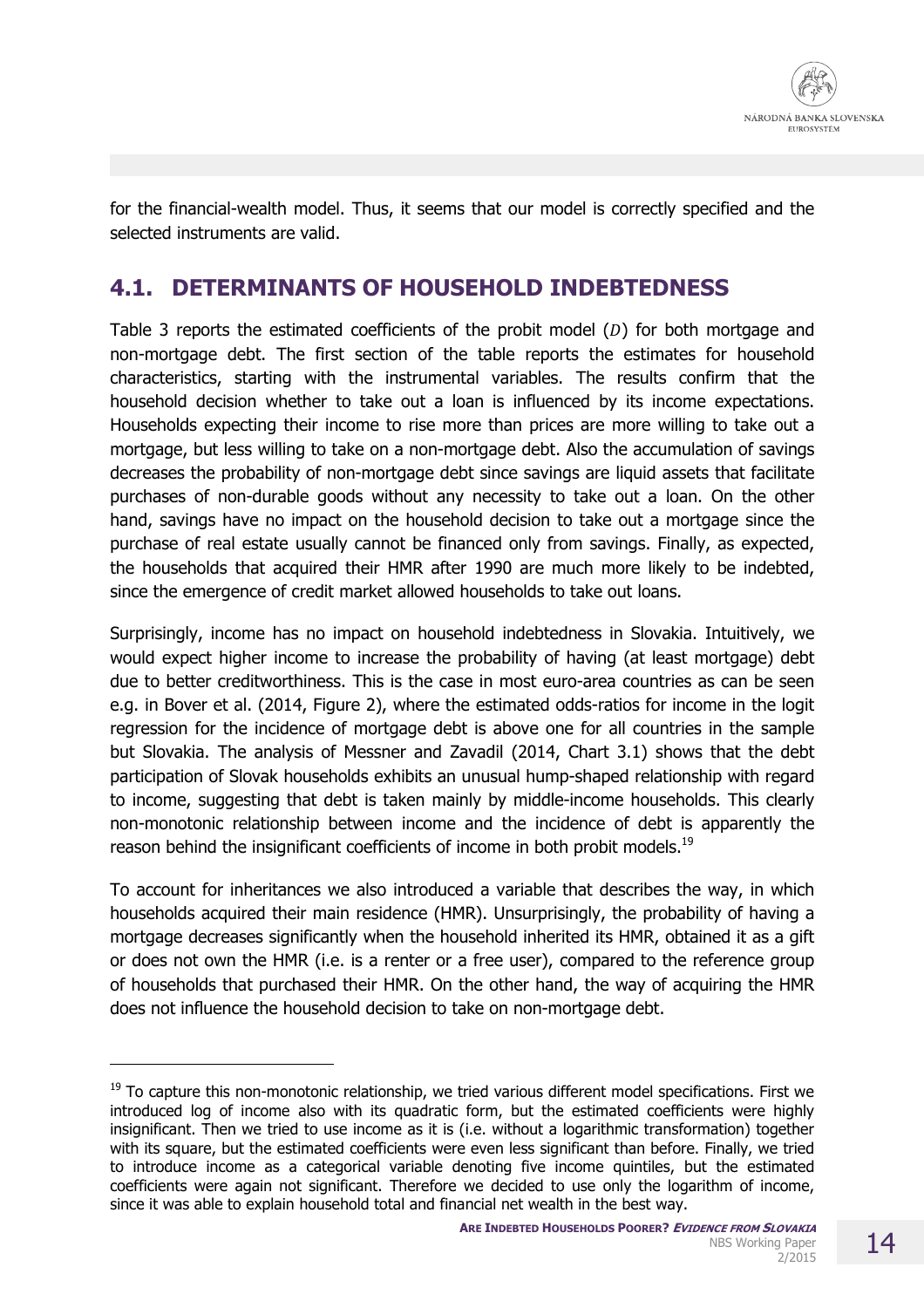|                                                   | Mortgage debt |           | Non-mortgage debt |           |
|---------------------------------------------------|---------------|-----------|-------------------|-----------|
|                                                   | coefficient   | (p-value) | coefficient       | (p-value) |
| <b>Household characteristics</b>                  |               |           |                   |           |
| <b>Income expectations (RG = Neutral)</b>         |               |           |                   |           |
| Pessimistic                                       | 0.049         | (0.677)   | 0.032             | (0.758)   |
| Optimistic                                        | $0.346**$     | (0.033)   | $-0.345**$        | (0.030)   |
| <b>Savings to income ratio</b>                    | $-0.194$      | (0.208)   | $-0.809***$       | (0.000)   |
| <b>HMR acquired after 1990</b>                    | $1.074***$    | (0.000)   | $0.285**$         | (0.021)   |
| Log(income)                                       | 0.005         | (0.965)   | 0.041             | (0.642)   |
| Way of acquisition of the HMR (RG = Purchased)    |               |           |                   |           |
| Self-construction                                 | 0.147         | (0.409)   | $-0.117$          | (0.416)   |
| Inheritance                                       | $-1.038***$   | (0.000)   | 0.021             | (0.890)   |
| Gift                                              | $-0.779**$    | (0.017)   | 0.073             | (0.794)   |
| Does not own HMR                                  | $-1.913***$   | (0.000)   | $-0.009$          | (0.949)   |
| Number of adult members (16+ years)               | $-0.116*$     | (0.073)   | $0.163**$         | (0.013)   |
| Number of children in household                   | $0.127*$      | (0.058)   | $-0.104$          | (0.116)   |
| Characteristics of the household reference person |               |           |                   |           |
| Age ( $RG = 35 - 44$ years)                       |               |           |                   |           |
| $16 - 24$ years                                   | $-0.129$      | (0.793)   | $-0.156$          | (0.546)   |
| $25 - 34$ years                                   | $0.328**$     | (0.014)   | 0.063             | (0.661)   |
| $45 - 54$ years                                   | $-0.366**$    | (0.015)   | $-0.004$          | (0.978)   |
| $55+$ years                                       | $-0.494**$    | (0.015)   | $-0.326*$         | (0.054)   |
| <b>Working status (RG = Employed)</b>             |               |           |                   |           |
| Self-employed                                     | 0.172         | (0.246)   | 0.150             | (0.244)   |
| Unemployed                                        | 0.165         | (0.763)   | 0.420             | (0.442)   |
| Retired                                           | $-1.134**$    | (0.028)   | $-0.358*$         | (0.076)   |
| Other not working                                 | $-0.325$      | (0.578)   | 0.007             | (0.981)   |
| <b>Education (RG = Secondary)</b>                 |               |           |                   |           |
| Primary                                           | $-0.398$      | (0.618)   | $-0.650**$        | (0.032)   |
| Tertiary                                          | 0.070         | (0.557)   | $-0.074$          | (0.550)   |
| <b>Regional characteristics</b>                   |               |           |                   |           |
| Size of municipality (RG = 100,000+ inhabitants)  |               |           |                   |           |
| $20,001 - 100,000$                                | $-0.315$      | (0.121)   | $-0.490**$        | (0.016)   |
| $2,001 - 20,000$                                  | $-0.082$      | (0.674)   | $-0.522***$       | (0.008)   |
| less than 2,000                                   | 0.079         | (0.732)   | $-0.437*$         | (0.054)   |
| GDP per capita (in 1,000 EUR)                     | $0.067*$      | (0.058)   | $0.231***$        | (0.000)   |
| Unemployment rate (in %)                          | $-0.266**$    | (0.047)   | $-0.806***$       | (0.000)   |
| Log(population)                                   | 0.551         | (0.557)   | $2.171***$        | (0.003)   |
| Area (1,000 km <sup>2</sup> )                     | $0.246*$      | (0.060)   | $0.888***$        | (0.000)   |
| Average living area of residences (in $m2$ )      | $0.043*$      | (0.058)   | $0.107***$        | (0.000)   |
| Constant                                          | $-13.572$     | (0.309)   | $-44.068***$      | (0.000)   |

Abbreviations: RG = reference group, HMR = household main residence. Significance:  $* = 10\%$ ,  $** = 5\%$ ,  $*** = 1\%$ .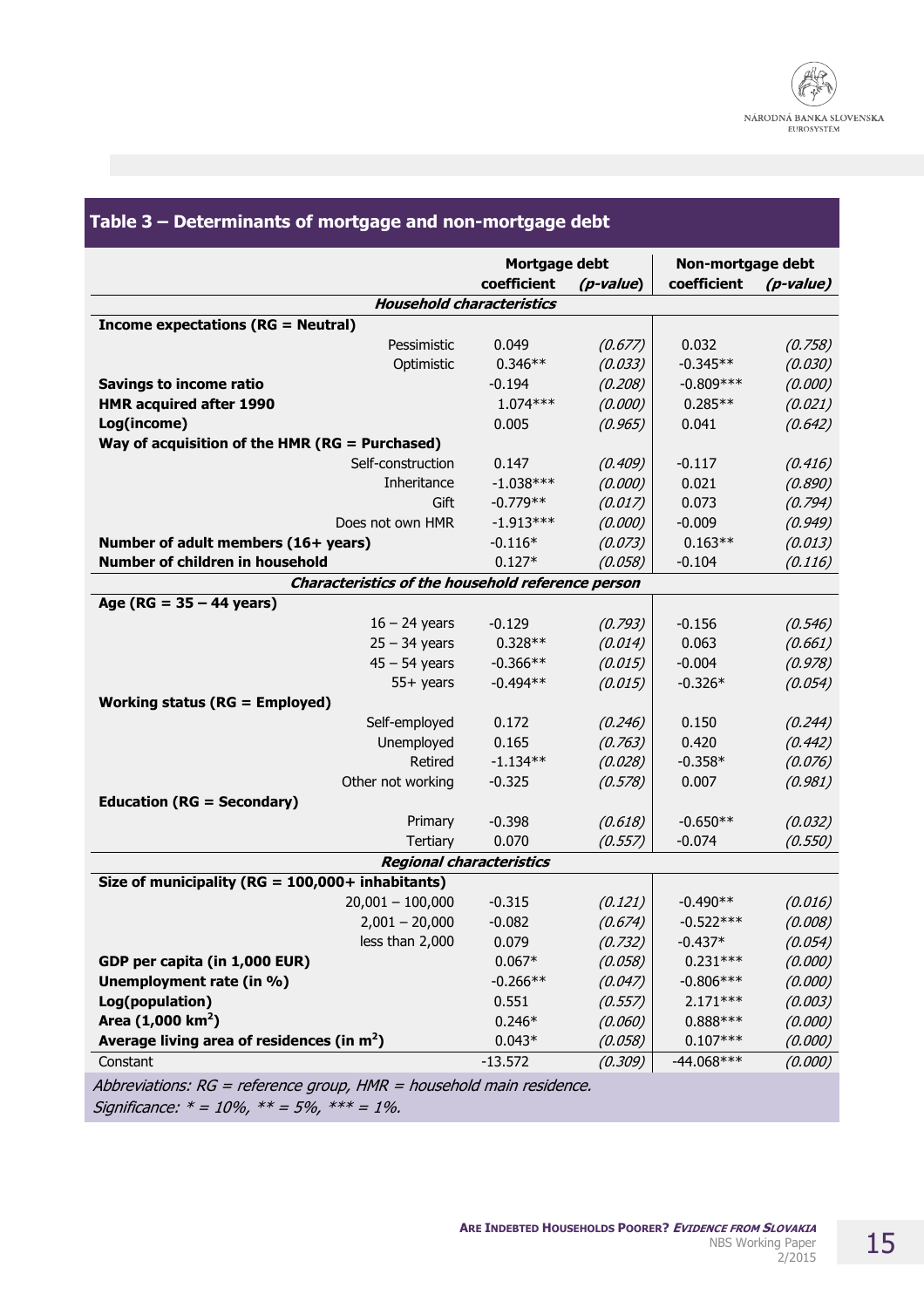

As we can see, the household structure also influences household indebtedness. Households with more adults are less exposed to mortgage debt (since they represent multigenerational households), but have a higher chance of non-mortgage debt. On the other hand, households with more children are more likely to have a mortgage, but less likely to have a non-mortgage loan (the latter result is, however, not significant).

The second panel of Table 3 shows the impact of household head characteristics on the incidence of household debt. Looking at the age of reference person we observe a typical hump-shaped profile for mortgage debt, suggesting that middle-aged households are more likely to take out a mortgage than young or old households. On the other hand, the incidence of non-mortgage debt is almost constant (i.e. with no significant differences) among all age groups of households, except for the oldest one (with the reference person 55+ years old), where it is significantly lower. The working status and education of the reference person has a limited impact on the probability of debt. The only significant results are that the households with a retired reference person are less likely to be indebted, and the households with a primary educated reference person are less likely to have nonmortgage debt.

Concerning the regional characteristics, the size of municipality has no impact on the incidence of mortgage debt, but non-mortgage debt is much more prevalent in big cities. This is caused by a higher concentration of companies supplying credit as well as by a more stimulated demand coming from a constant pressure of shop windows and commercials. Also households in more developed regions (with a higher GDP per capita and lower unemployment) are more indebted. Likewise, demographic characteristics of the region influence household indebtedness, especially the incidence of non-mortgage debt, which is more prevalent in larger and more populated regions with larger residences.

A summary of the above-mentioned results is provided in Table 4 that describes a prototype of indebted household in Slovakia. A typical indebted household acquired its HMR after 1990, has a reference person that is not retired, and lives in a large region with a high GDP per capita, low unemployment and larger residences. These are the factors that influence the incidence of both mortgage and non-mortgage debt. A typical household with only mortgage debt has positive income expectations, purchased or self-constructed its HMR, consists of fewer adults and more children, and its reference person is rather young (aged between 25 and 34 years). On the other hand, a typical household with only non-mortgage debt has neutral or negative income expectations, has few savings (relative to the total income), consists of more adults, its reference person is below 55 years old and has at least secondary education, and lives in a big city in a more populated region.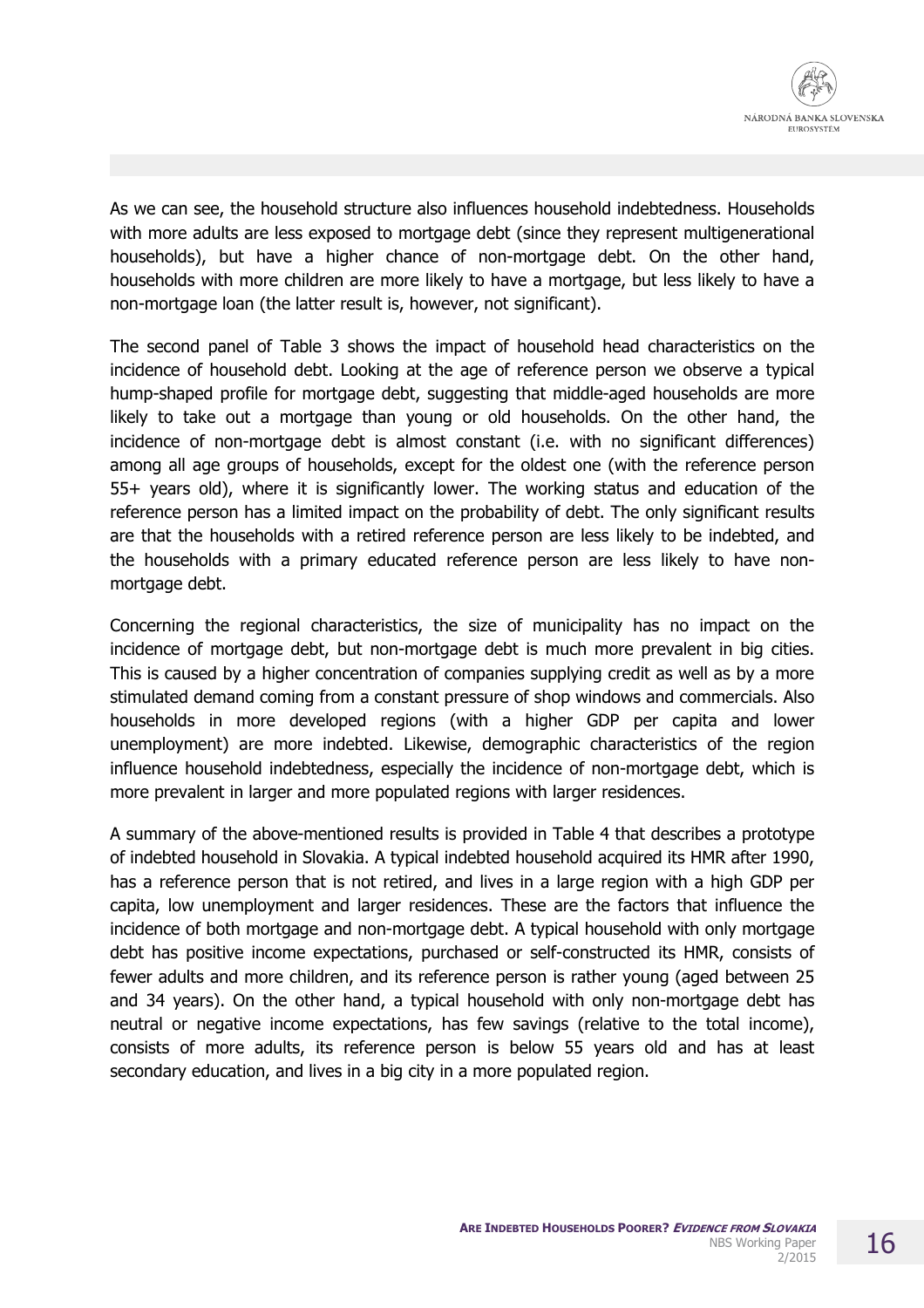| Table 4 – Description of a typical indebted household in Slovakia |                                                |  |  |  |
|-------------------------------------------------------------------|------------------------------------------------|--|--|--|
| <b>MORTGAGE DEBT</b>                                              | <b>NON-MORTGAGE DEBT</b>                       |  |  |  |
| A typical indebted household                                      |                                                |  |  |  |
| has positive income expectations                                  | has neutral or negative income<br>expectations |  |  |  |
| purchased or self-constructed its main<br>residence               | has few savings (relative to income)           |  |  |  |
| acquired its main residence after 1990                            |                                                |  |  |  |
| consists of fewer adults and more<br>children                     | consists of more adults                        |  |  |  |
|                                                                   | has a reference person that                    |  |  |  |
| is between $25 - 34$ years old                                    | is below 55 years old                          |  |  |  |
|                                                                   | is not retired                                 |  |  |  |
|                                                                   | has at least secondary education               |  |  |  |
|                                                                   | and lives in                                   |  |  |  |
|                                                                   | a big municipality                             |  |  |  |
|                                                                   | a region with high GDP per capita              |  |  |  |
|                                                                   | a region with low unemployment                 |  |  |  |
|                                                                   | a more populated region                        |  |  |  |
|                                                                   | a large region                                 |  |  |  |
| a region with larger residences                                   |                                                |  |  |  |

### **4.2. DETERMINANTS OF HOUSEHOLD WEALTH**

The results of the three-step IV estimation of the wealth model  $(W)$  for both total and financial net wealth are presented in Table 5. The first two rows show the impact of household indebtedness on wealth. We can see that while the occurrence of mortgage debt has a positive, though insignificant, effect on net wealth, the occurrence of non-mortgage debt has a significantly negative impact on both total and financial net wealth. The estimated coefficients suggest that a 1% higher probability of non-mortgage debt decreases household total net wealth by EUR 1,700 and financial net wealth by EUR 700.

Other important determinants of household net wealth are total income and the possession of the household main residence (HMR). Households that do not own their HMR are significantly poorer than the owners. Even among the owners there are significant differences in wealth; the households that self-constructed or inherited their HMR are much richer than the households that purchased it. On the other hand, the households that selfconstructed their HMR have lower financial net wealth, probably because the selfconstruction of HMR requires heavier financing from household savings.

The household composition also affects wealth. While a higher number of adults increases household wealth, the effect of children is opposite (though insignificant for total wealth). This result is quite intuitive regarding that child upbringing and education is costly and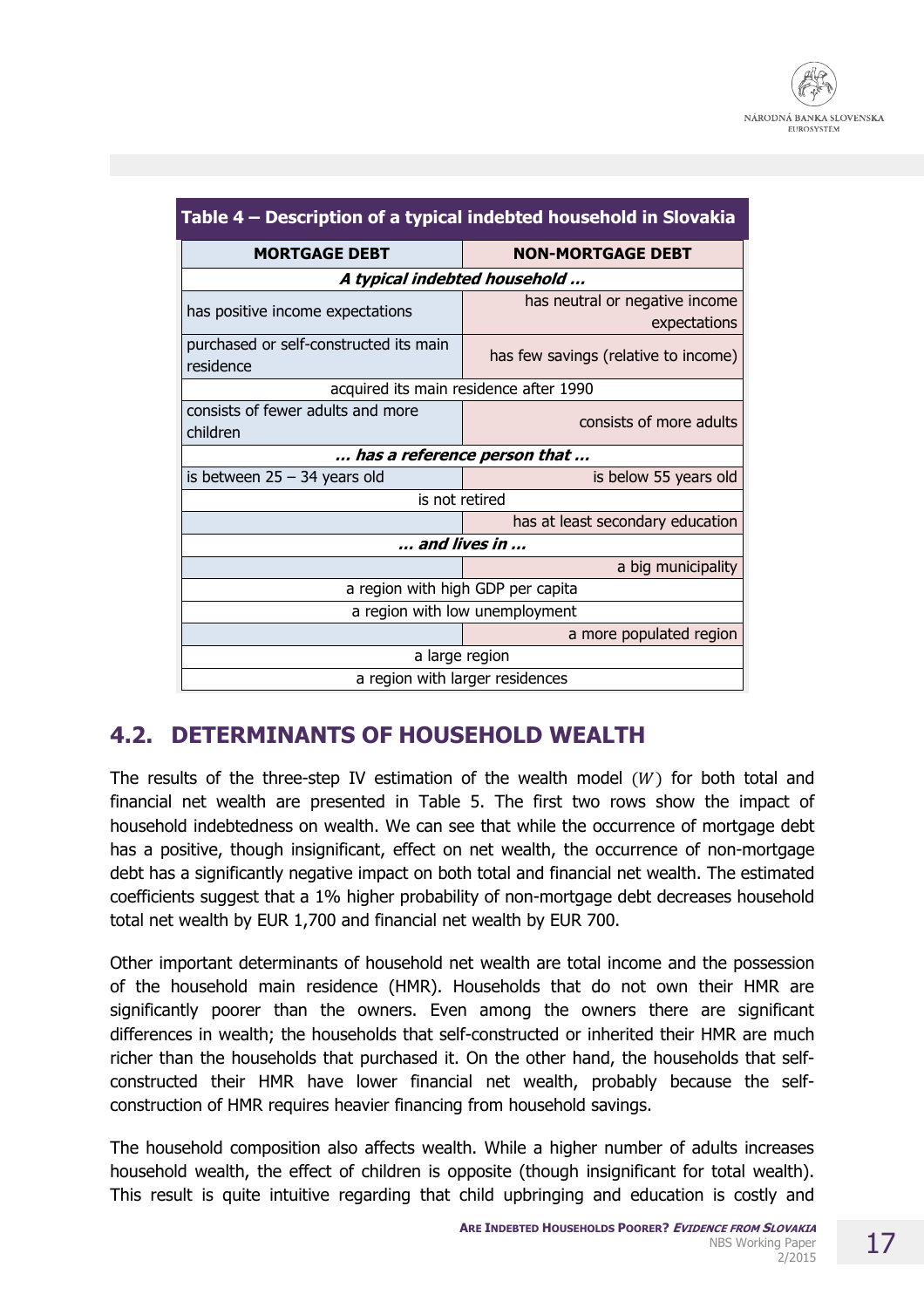therefore consumes household liquid assets. On the other hand, adults help accumulate financial assets by receiving regular income.

### **Table 5 – Determinants of total and financial net wealth**

|                                                                      | <b>Total net wealth</b><br>coefficient | (p-value) | <b>Financial net wealth</b><br>coefficient | <i>(p-value)</i> |
|----------------------------------------------------------------------|----------------------------------------|-----------|--------------------------------------------|------------------|
|                                                                      | <b>Household characteristics</b>       |           |                                            |                  |
| Probability of mortgage debt (in %)                                  | 362                                    | (0.154)   | 1,078                                      | (0.715)          |
| Probability of non-mortgage debt (in %)                              | $-1,692***$                            | (0.000)   | $-700***$                                  | (0.000)          |
| Log(income)                                                          | 18,731***                              | (0.000)   | $3,512***$                                 | (0.001)          |
| Way of acquisition of the HMR (RG = Purchased)                       |                                        |           |                                            |                  |
| Self-construction                                                    | 46,131***                              | (0.000)   | $-4,113***$                                | (0.006)          |
| Inheritance                                                          | 20,595***                              | (0.000)   | $-1,278$                                   | (0.156)          |
| Gift                                                                 | 4,774                                  | (0.581)   | 2,884                                      | (0.405)          |
| Does not own HMR                                                     | $-47,729***$                           | (0.000)   | 134                                        | (0.901)          |
| Number of adult members (16+ years)                                  | 11,481 ***                             | (0.000)   | $3,440***$                                 | (0.000)          |
| Number of children in household                                      | $-4,199$                               | (0.174)   | $-1,905***$                                | (0.001)          |
| Characteristics of the household reference person                    |                                        |           |                                            |                  |
| Age ( $RG = 35 - 44$ years)                                          |                                        |           |                                            |                  |
| $16 - 24$ years                                                      | $-15,468*$                             | (0.078)   | $-3,877*$                                  | (0.051)          |
| $25 - 34$ years                                                      | $-15,625**$                            | (0.019)   | 715                                        | (0.462)          |
| $45 - 54$ years                                                      | $-5,172$                               | (0.460)   | $-491$                                     | (0.659)          |
| $55+$ years                                                          | $-3,750$                               | (0.663)   | $-5,515***$                                | (0.002)          |
| <b>Working status (RG = Employed)</b>                                |                                        |           |                                            |                  |
| Self-employed                                                        | 55,092***                              | (0.000)   | 8,448 ***                                  | (0.000)          |
| Unemployed                                                           | 77,717***                              | (0.008)   | 11,738***                                  | (0.001)          |
| Retired                                                              | $-17,192**$                            | (0.014)   | $-2,781*$                                  | (0.082)          |
| Other not working                                                    | 4,602                                  | (0.622)   | 1,426                                      | (0.326)          |
| <b>Education (RG = Secondary)</b>                                    |                                        |           |                                            |                  |
| Primary                                                              | $-19,657**$                            | (0.024)   | $-8.530***$                                | (0.000)          |
| Tertiary                                                             | 18,931***                              | (0.003)   | $-1,345$                                   | (0.251)          |
|                                                                      | <b>Regional characteristics</b>        |           |                                            |                  |
| Size of municipality ( $RG = 100,000 +$ inhabitants)                 |                                        |           |                                            |                  |
| $20,001 - 100,000$                                                   | $-31,211***$                           | (0.000)   | $-5,233***$                                | (0.000)          |
| $2,001 - 20,000$                                                     | -49,099***                             | (0.000)   | $-6,824***$                                | (0.000)          |
| less than 2,000                                                      | $-59,957***$                           | (0.000)   | $-5,011***$                                | (0.002)          |
| GDP per capita (in 1,000 EUR)                                        | 9,066***                               | (0.000)   | 3,401***                                   | (0.000)          |
| Unemployment rate (in %)                                             | $-28,717***$                           | (0.000)   | $-11,830***$                               | (0.000)          |
| Log(population)                                                      | 149,628***                             | (0.000)   | 38,191***                                  | (0.007)          |
| Area $(1,000 \text{ km}^2)$                                          | 27,922***                              | (0.000)   | 12,726***                                  | (0.000)          |
| Average living area of residences (in $m2$ )                         | 969                                    | (0.271)   | $1,297***$                                 | (0.000)          |
| Constant                                                             | $-2,351,325***$                        | (0.000)   | $-707,103***$                              | (0.002)          |
| Abbreviations: HMR = household main residence, RG = reference group. |                                        |           |                                            |                  |

Significance:  $* = 10\%$ ,  $** = 5\%$ ,  $*** = 1\%$ .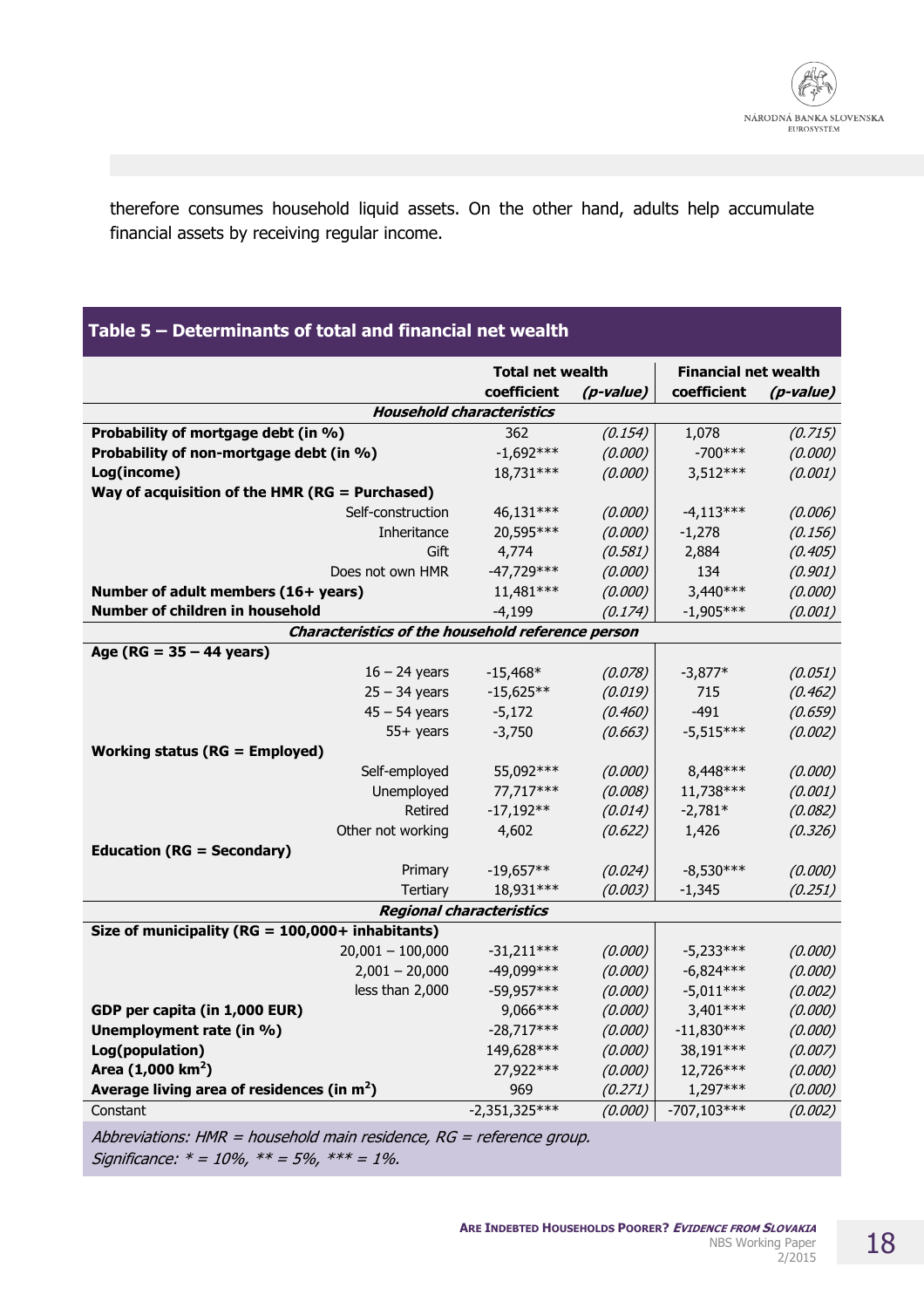Next we observe that young households are poorer than other households. While total net wealth does not decrease among older households (compared to the middle-aged ones), financial net wealth exhibits a typical hump-shaped pattern over the age of the RP. This relates to consumption smoothing over the life cycle – while young households just begin to accumulate financial assets, old households spend them to compensate for a reduction in their income.

The work status of RP also affects household wealth. Self-employed households are significantly richer than the employed ones, since entrepreneurs have usually higher income than employees, which allows them to accumulate more assets. Moreover, entrepreneurs experience a higher income volatility, which motivates them to build up bigger precautionary savings. Surprisingly, the estimated coefficient for households with unemployed RP is significantly positive, suggesting at the first sight that unemployed households should be wealthier than employed ones. We verified this conjecture in our data and discovered that this is not true.<sup>20</sup> The estimated coefficient for the indicator of unemployed RP, when introduced as the only explanatory variable in the model, is negative. It changes its sign from negative to significantly positive when we add income as another explanatory variable in the model. Hence, we have to interpret the estimated result conditionally on income: if two households – one employed and the other unemployed – have the same income, then the unemployed household must be richer than the employed one, because it must have income from some additional capital that the employed household does not own. Finally, households with a retired RP have significantly lower net wealth than households with an employed RP. Besides the already-mentioned life-cycle consumption smoothing, this result may be related also to inter-generational transfers. In Slovakia it is quite common that elderly parents give a part of their property to their adult children to help them become independent.

Table 5 also demonstrates that households with a more educated RP are wealthier. One could argue that it is because wealthier households can afford better education, but this is not the case in Slovakia, where education has since long been provided mostly free of charge, and thus affordable for almost everyone.

Households living in smaller towns and villages are significantly less wealthy, which is caused mainly by higher property prices and better employment opportunities in large cities. This is also reflected in the estimation of other regional coefficients. Households are wealthier in larger and more populated regions with a higher GDP per capital, lower unemployment and larger residences.

Most of the presented findings may be summarized as follows. Since more educated households reside in larger agglomerations that are more developed and have lower

-

 $20$  The average total (resp. financial) net wealth of unemployed households is below EUR 50,000 (resp. around EUR 1,300), while it is above EUR 60,000 (resp. around EUR 4,400) for employed ones.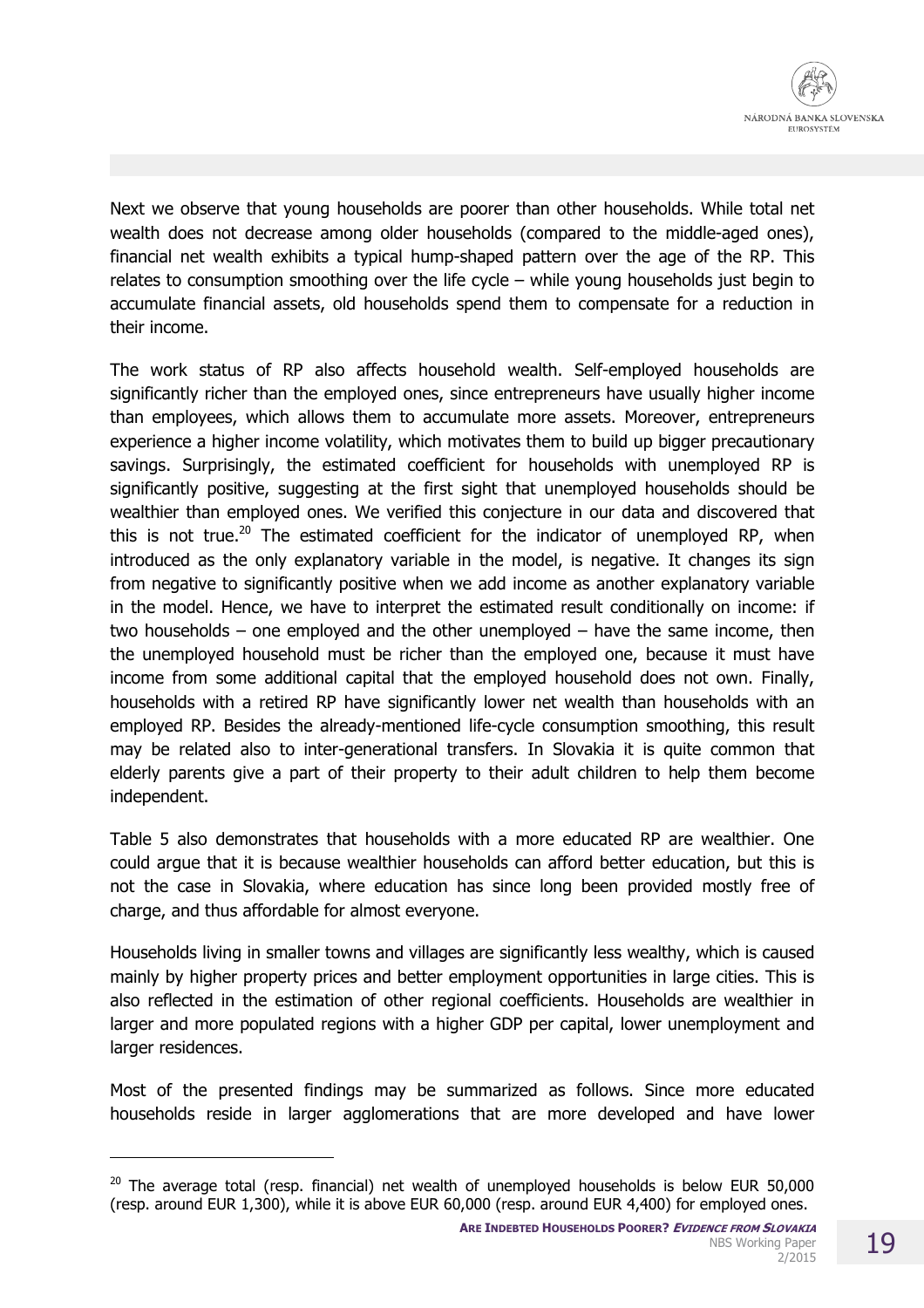unemployment, households living there are rewarded with higher income. Moreover, due to the Slovak specifics of the very high HMR ownership, higher real estate prices in bigger cities and more developed regions made these households also wealthier.

A conclusive summary of the above-mentioned results is provided in Table 6 that describes a prototype of wealthy household in Slovakia. A typical wealthy household does not have any non-mortgage debt, has high income and consist of more adults; its RP is middle-aged, selfemployed, not retired, and well educated. Such a household lives in a big municipality in a large or highly populated region with a high GDP per capita and low unemployment. These factors influence both total and financial net wealth. Concerning only total net wealth, wealthier households own their HMR, which they did not purchase, but rather selfconstructed or inherited; their RP is at least 35 years old and has tertiary education. Finally, households with high financial net wealth did not self-construct their HMR, consist of few children and live in a region with larger residences.

|                                   | Table 6 – Description of a typical wealthy household in Slovakia |  |
|-----------------------------------|------------------------------------------------------------------|--|
| <b>TOTAL NET WEALTH</b>           | <b>FINANCIAL NET WEALTH</b>                                      |  |
|                                   | A typical wealthy household                                      |  |
|                                   | does not have non-mortgage debt                                  |  |
|                                   | has high income                                                  |  |
| owns its main residence that was  | did not self-construct its main                                  |  |
| self-constructed or inherited     | residence                                                        |  |
|                                   | consists of more adults                                          |  |
|                                   | consists of few children                                         |  |
|                                   | has a reference person that                                      |  |
| is $35+$ years old                | is middle-aged                                                   |  |
|                                   | is self-employed, not retired                                    |  |
| has tertiary education            | has at least secondary education                                 |  |
|                                   | and lives in                                                     |  |
|                                   | a big municipality                                               |  |
| a region with high GDP per capita |                                                                  |  |
|                                   | a region with low unemployment                                   |  |
|                                   | a large or highly populated region                               |  |
|                                   | a region with larger residences                                  |  |

### **4.3. ROBUSTNESS CHECKS**

To verify the validity of our results we performed two robustness checks. In the first one we re-estimated the wealth model  $(W)$  using the standard 2SLS method, as described in Section 3. The results are provided in Table 9 in Annex. We can see that the estimated coefficients are similar to those obtained by the three-step IV procedure presented in Table 5, but are,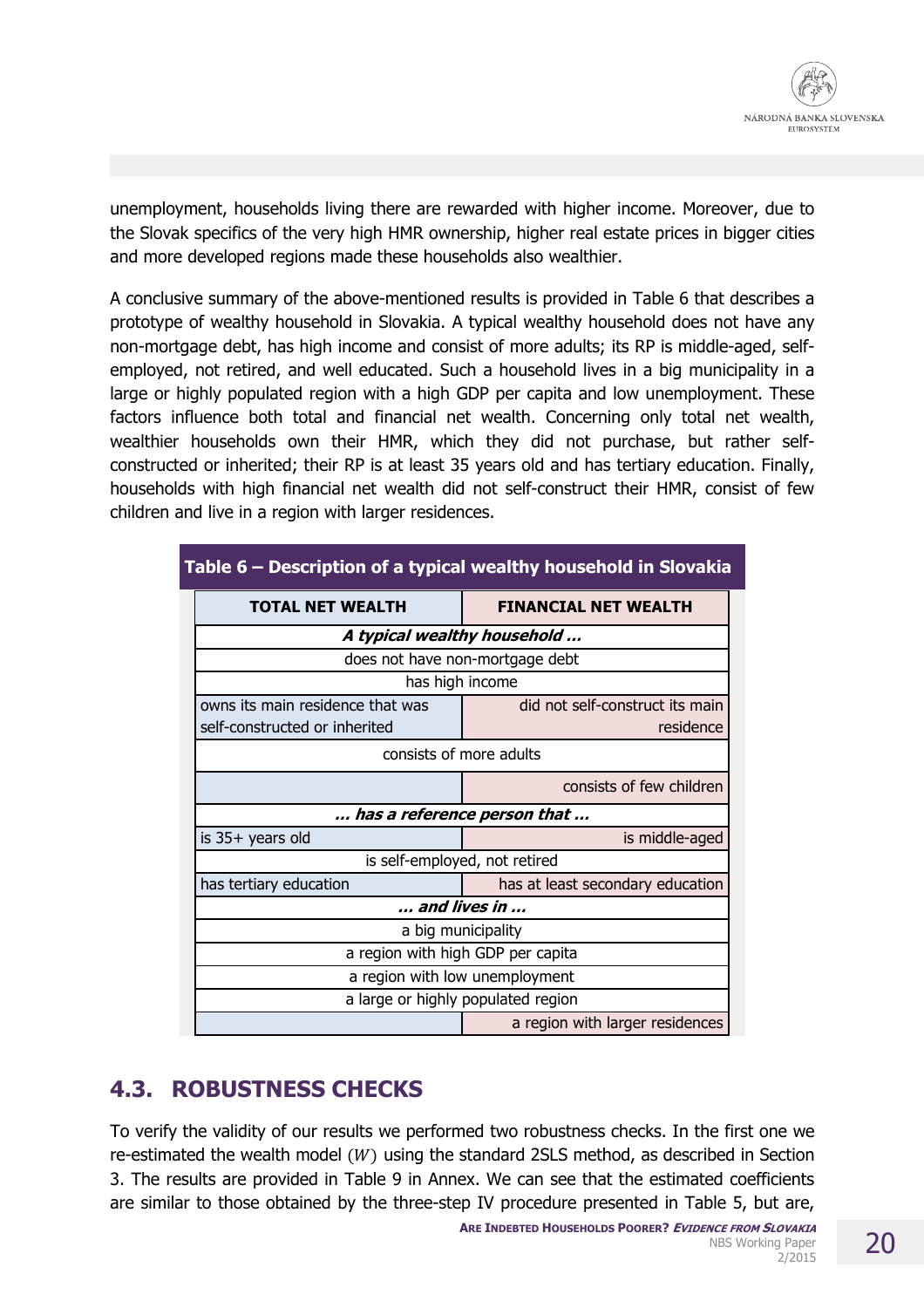as expected due to a lower efficiency of the estimator, less significant. Especially the estimated coefficients for regional variables in the financial-wealth model are not significant anymore, but all have the same signs as before. The only significant difference in the results between the two approaches is the impact of the age of RP on financial net wealth. In Table 9 (compared to Table 5) we do not observe anymore a typical hump-shaped pattern over the age of RP, related to consumption smoothing over the life cycle. The results exhibit a similar pattern like in the total-wealth model, in which wealth is smaller among young households, reaches its maximum for middle-aged households and does not decrease for old households. Anyway, the main results of the paper, such as the negative impact of non-mortgage debt and the neutral impact of mortgage debt on household wealth, as well as the positive impact of good economic conditions in the region on household indebtedness and wealth, remain valid.

In the second robustness check we modified the definition of indebted households. Now for the mortgage debt we take only households that have an HMR mortgage (thus we ignore loans that are collateralised by other properties than the HMR), and we exclude credit line / overdraft debt from the definition of non-mortgage debt. The new indicators for the modified definition of mortgage and non-mortgage debt remain endogenous in the wealth model  $(W)$ .<sup>21</sup> Moreover, the validity of the selected instruments is even more supported by the Sargan test than before.<sup>22</sup>

The new results for the debt model  $(D)$  are presented in Table 10 in Appendix. We can see that the estimated coefficients are similar with the previous ones, given in Table 3. All of them have the same sign except for a couple of coefficients that are highly insignificant. Some coefficients are now less significant, especially in the non-mortgage-debt model, but this is normal since we reduced the population of indebted households. $^{23}$ 

Table 11 in Appendix shows the results of the three-step IV estimation of the wealth model  $(W)$  using the modified definition of indebted households. We can see again that the estimated coefficients are similar with the previous ones (given in Table 5), i.e. they have the same signs (expect for a couple of highly insignificant coefficients) and comparable magnitudes. Some coefficients are now even more significant. In the financial-wealth model there are two coefficients that are not significant anymore, though they have the same sign as before: the indicator for the households that self-constructed their HMR and the indicator

l

 $21$  The Durbin-Wu-Hausman test rejects the exogeneity again only for the indicator of non-mortgage debt (with the p-value of 0.000) in both wealth models. For the indicator of HMR mortgage debt the p-value is 0.170 in the total-wealth model and 0.158 in the financial-wealth model. However, the joint test strongly rejects the exogeneity of both debt indicators with the p-value of 0.000 in both wealth models.

 $22$  The validity of the selected instruments is not rejected with the p-value of 0.260 in the total-wealth model and with the p-value of 0.469 in the financial-wealth model.

 $23$  Before we had around 10% of households with mortgage debt and 20% of households with nonmortgage debt; now we have only 9% of households with HMR mortgage debt and 16% of households with non-mortgage debt excluding credit line / overdraft.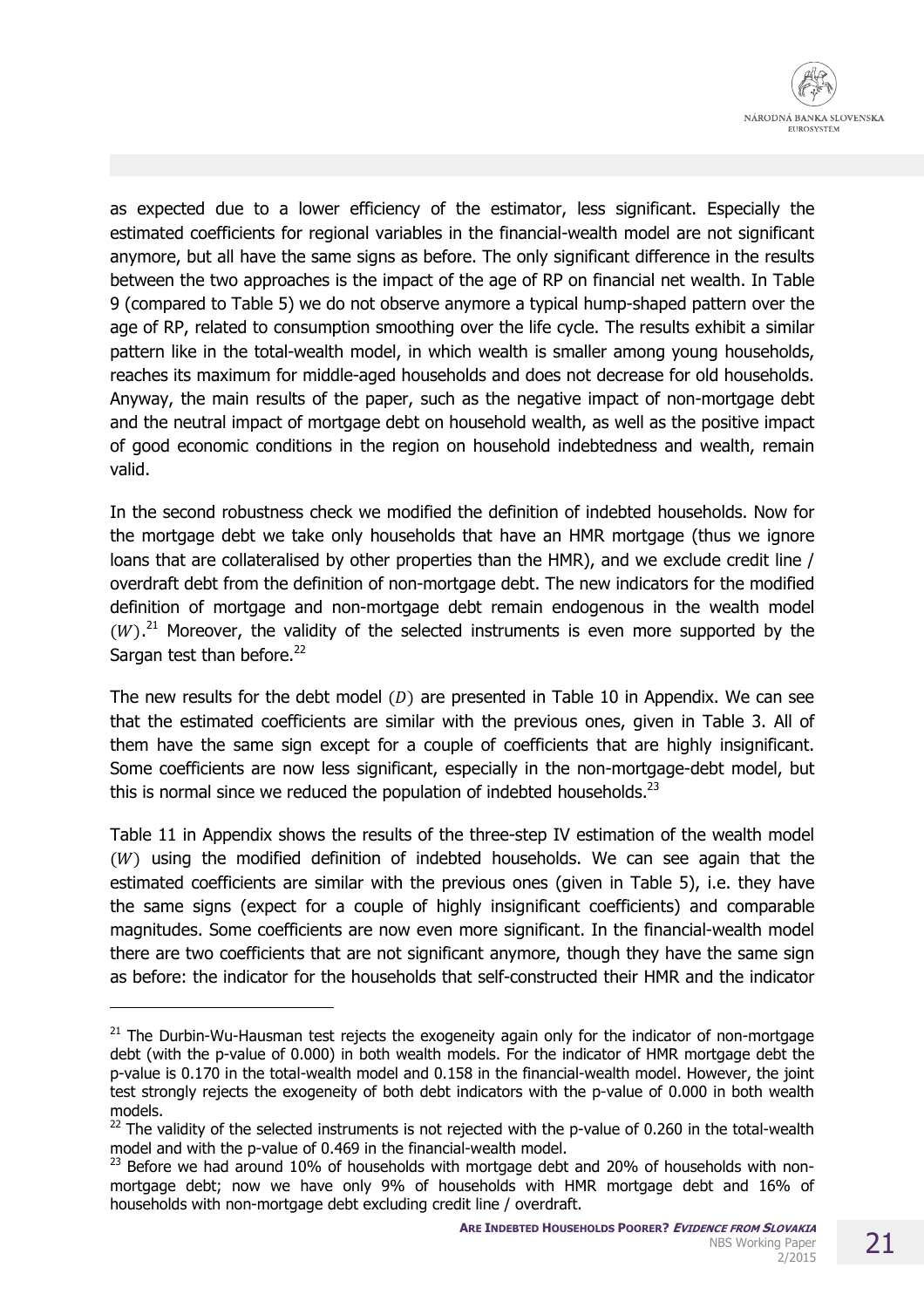for the households that live in a municipality with the number of inhabitants between 20,001 and 100,000. This, however, does not change the interpretation of our main results.

Hence, the robustness checks that we performed confirm the validity of the main results of this paper.

# **5. CONCLUSION**

We found two effects of household indebtedness on household net wealth – a highly negative effect of non-mortgage debt, and a neutral effect of mortgage debt. We explain this finding by the fact that while the mortgage debt involves a long-term investment that leads to the ownership of a (valuable) property, non-mortgage debt only covers short-term liquidity shortage to finance goods and services that satisfy immediate consumption needs, but do not contribute to household wealth. Moreover, some types of non-mortgage debt, such as credit-card debt or instalment loans, can have a detrimental impact on household finances due to elevated interest rates. Hence, our results support the findings of the previous literature that non-mortgage debt increases the financial vulnerability of households. Households should therefore be prudent in taking out (unnecessary) consumer loans.

We did not find any significant effect of mortgage debt on household net wealth. Our results, however, show that the households who own their main residence (HMR) are significantly wealthier than the households who rent their home residence, even when the HMR ownership is financed by a mortgage. Thus, it seems that taking out a mortgage to purchase a home residence is a good long-term investment.

Furthermore, our results confirm the findings of the previous empirical literature that household wealth is mainly determined by income, home ownership, inheritance, household composition and the characteristics of household head.

We also provide evidence that the demographic and economic characteristics of the region where households live also influence household indebtedness and wealth. We found that households living in big cities, situated in larger and more populated regions with a higher GDP per capita and lower unemployment, are not only wealthier, but also more indebted. This confirms the fact that higher net wealth tends to be associated with more debt and leverage.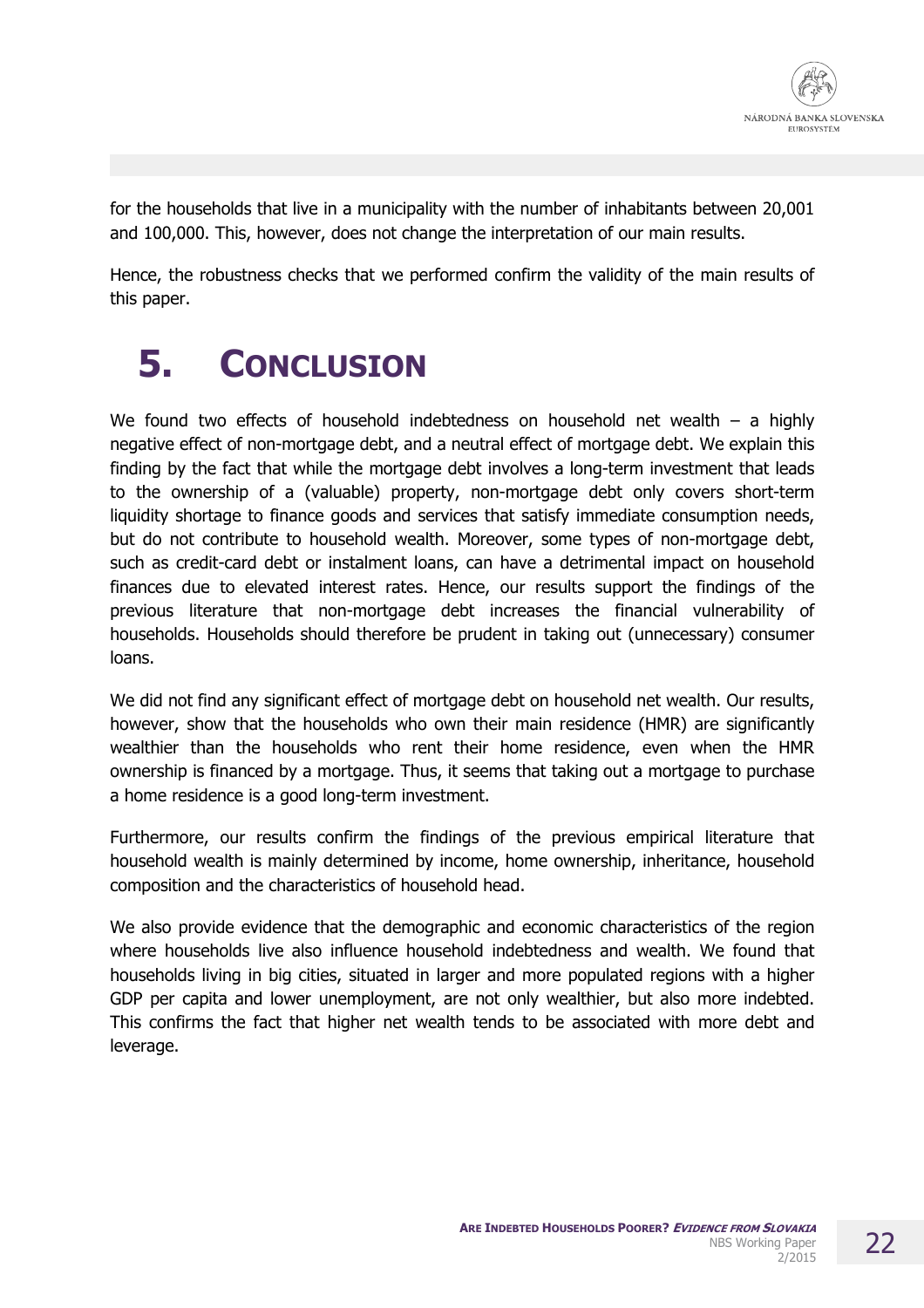

# **REFERENCES**

- Albacete, N. and Lindner, P. (2013): "*Household vulnerability in Austria A microeconomic analysis based on the Household Finance and Consumption Survey"*, Financial Stability Report 25 – June 2013, Austrian National Bank, pages 57‐73
- Ampudia, M., van Vlokhoven, H. and Żochowski, D. (2014): *"Financial fragility of euro area households"*, Working Paper 1737, European Central Bank
- Barrell, R., Davis, E. P., Fic, T. and Orazgani, A. (2009): "*Household debt and foreign currency borrowing in new member states of the EU"*, Economics and Finance Working Paper Series, Brunel University
- Beer, C. and Schürz, M. (2007): "*Characteristics of household debt in Austria Does household debt pose a threat to financial stability?"*, Monetary Policy & the Economy Q2 / 07, Austrian National Bank
- Bover, O., Casado, J. M., Costa, S., Du Caju, P., McCarthy, Y., Sierminska, E., Tzamourani, P., Villanueva, E. and Zavadil, T. (2014): *"The distribution of debt across euro area countries - The role of individual characteristics, institutions and credit conditions"*, Working Paper 1639, European Central Bank
- Brandmeir, K., Grimm, M., Heise, M., Holzhausen, A. and Steck, G. (2012): *"Global Wealth Report"*, Economic Research & Corporate Development, Allianz SE
- Cavalletti, B., Lagazio, C., Vandone, D. and Lagomarsino, E. (2014): *"Consumer debt and financial fragility in Italy"*, Working Paper 2014‐08, Università degli studi di Milano
- Chmelar, A. (2013): *"Household debt and the European crisis"*, Research Report, European Credit Research Institute
- Costa, S. and Farinha, L. (2012): *"Households' indebtedness: A microeconomic analysis based on the results of the Household Financial and Consumption Survey"*, Financial Stability Report – May 2012, Banco de Portugal
- Fessler, P., Jäger‐Gyovai, K. and Messner, T. (forthcoming): *"Household debt in Slovakia: What can we learn from the HFCS data?"*, Working Paper, Austrian National Bank
- Fessler, P., Lindner, P. and Segalla, E. (2014): "*Net wealth across the euro area Why household structure matters and how to control for it"*, Working Paper 1663, European Central Bank
- Fessler, P. and Schürz, M. (forthcoming): *"Private Wealth Across European Countries: The Role of Income, Inheritance and the Welfare State"*, Working Paper, Austrian National Bank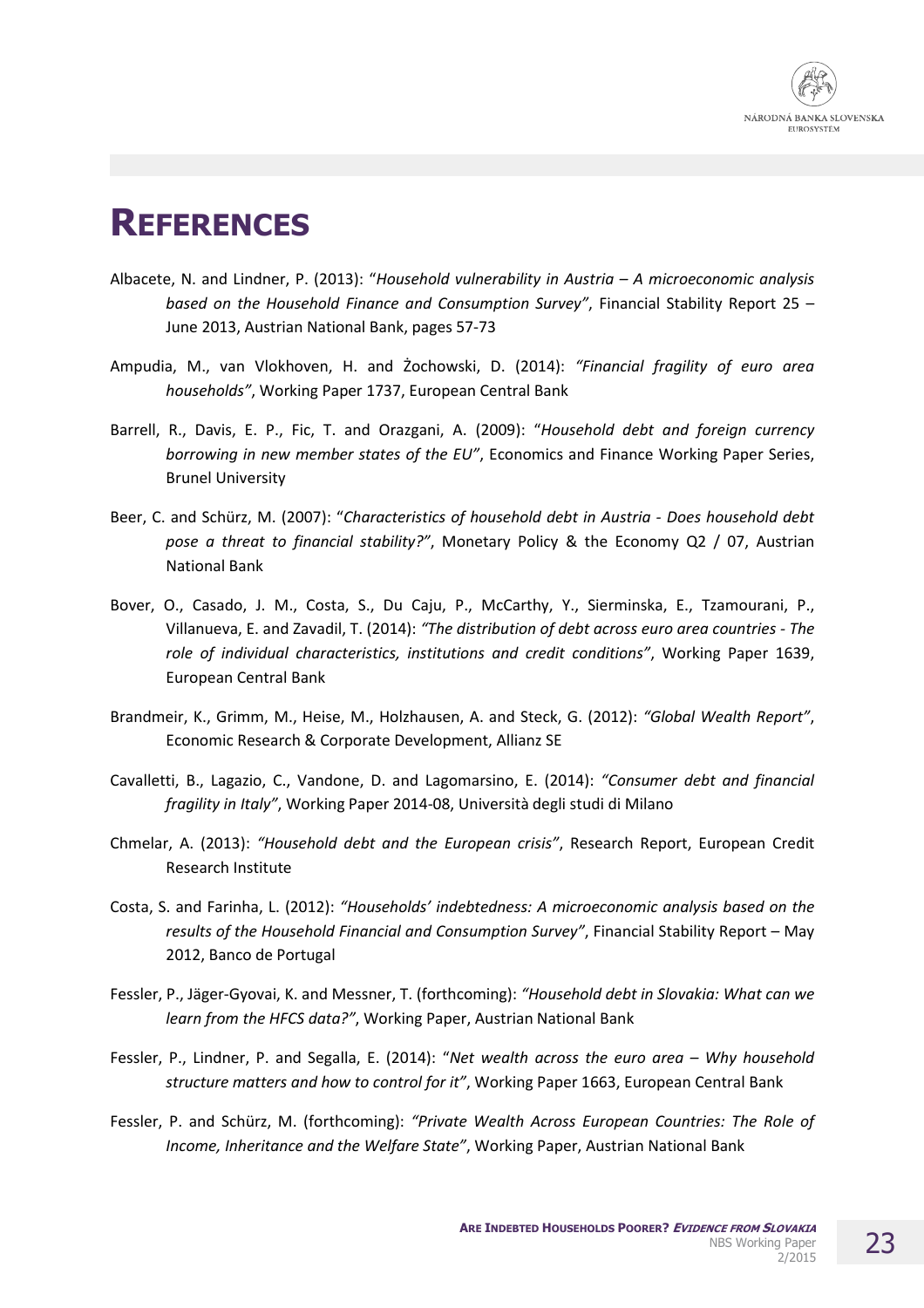- Galuščák, K., Hlaváč, P., Jakubík, P. (2014): *"Stress testing the private household sector using microdata"*, Working Paper 2/2014, Czech National Bank
- HFCN (2013a): *"The Eurosystem Household Finance and Consumption Survey Methodological report for the first wave"*, Statistics Paper 1, European Central Bank
- HFCN (2013b): *"The Eurosystem Household FInance and Consumption Survey Results from the first wave"*, Statistics Paper 2, European Central Bank
- IMF (2012): *"Spain: Vulnerabilities of private sector balance sheets and risks to the financial sector Technical notes"*, IMF Country Report 12/140 – June 2012
- Messner, T. and Zavadil, T. (2014): *"Regional differences in household wealth across Slovakia"*, Occassional Paper 1 / 2014, National Bank of Slovakia
- Revoltella, D. and Mucci, F. (2005): *"Household wealth in new Europe: towards the EU"*, New Europe Research Team, Foreign Bank Division, Unicredito Italiano
- Rychtárik, S. and Ličák, M. (2006): *"Household credit growth in Slovakia",* BIATEC 8/2006, Bulletin of the National Bank of Slovakia, pp. 8–15
- Scholz, J. K. and Seshadri, A. (2009): *"Children and household wealth"*, Working Paper, Department of Economics, University of Wisconsin – Madison
- Semyonov, M. and Lewin‐Epstein, N. (2013): *"Ways to richness: Determination of household wealth in 16 countries"*, European Sociological Review, Volume 29, Number 6, pp. 1134–1148
- Senaj, M. and Zavadil, T. (2012): *"Results from the survey on the financial situation of Slovak households (in Slovak: Výsledky prieskumu finančnej situácie slovenských domácností)"*, Occassional Paper 1 / 2012, National Bank of Slovakia
- Solheim, H. and Vatne, B. H. (2013): *"Measures of household credit risk"*, Economic Commentaries 8/2013, Norges Bank
- Sugawara, N. and Zalduendo, J. (2011): *"Stress-testing Croatian households with debt-implications for financial stability"*, Policy Research Working Paper 5906, World Bank
- Štefanides, Z. and Arady, A. (2013): *"Some thoughts on Slovak household debt"*, Corporate Strategy & Economic Research, VÚB banka, Slovakia
- Wooldridge, J. M. (2002): *"Econometric analysis of cross section and panel data"*, The MIT Press, Cambridge, Massachusetts, London, England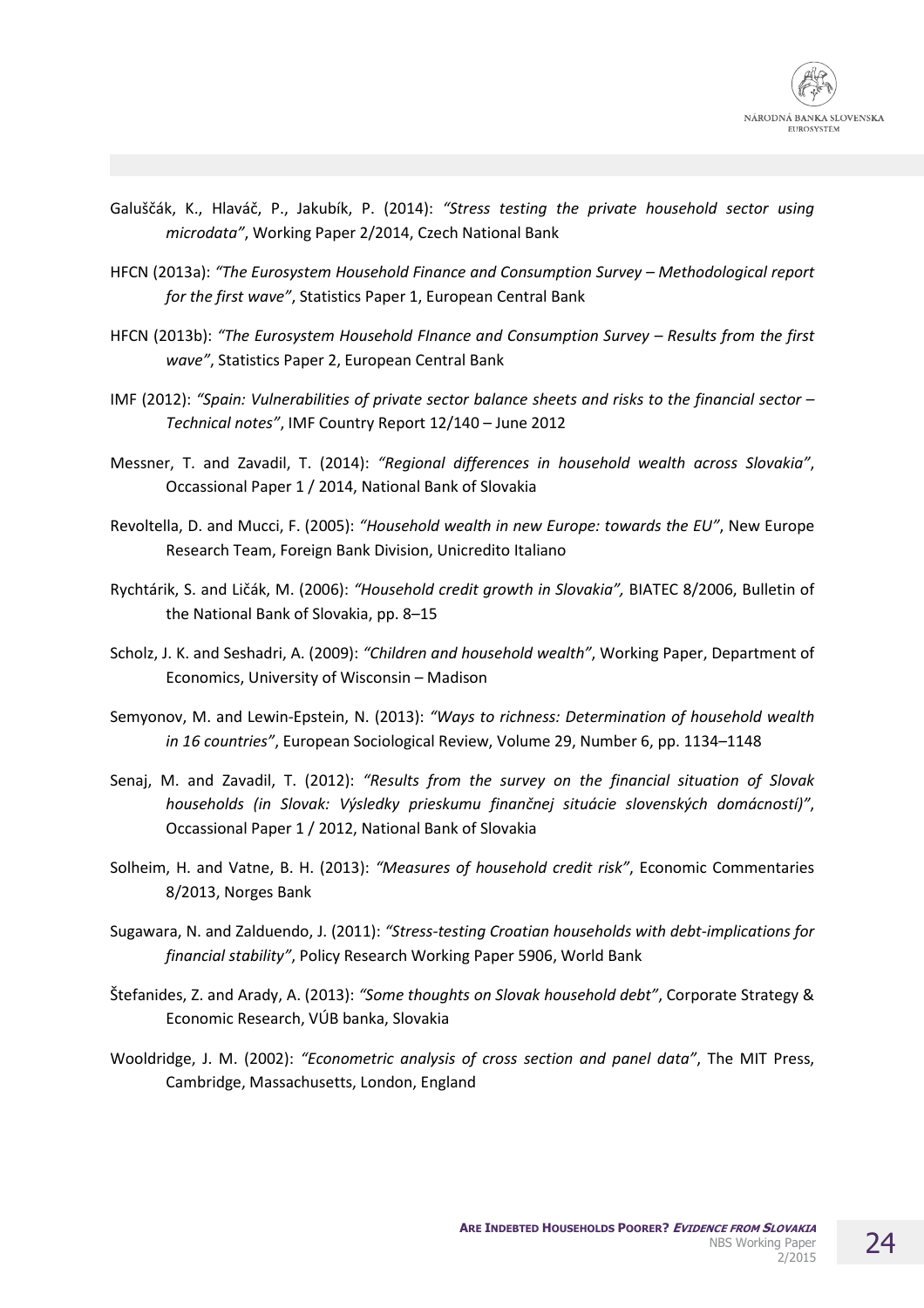

# **ANNEX**

### **Table 7 – Estimation of the auxiliary model** (3)

|                                                          | Mortgage debt |           | Non-mortgage debt |           |
|----------------------------------------------------------|---------------|-----------|-------------------|-----------|
|                                                          | coefficient   | (p-value) | coefficient       | (p-value) |
| <b>Household characteristics</b>                         |               |           |                   |           |
| Fitted probability $\hat{D}$ from the probit model $(D)$ | $1.206***$    | (0.000)   | $1.068***$        | (0.000)   |
| Log(income)                                              | $-0.001$      | (0.944)   | $-0.002$          | (0.921)   |
| Way of acquisition of the HMR ( $RG = Purchased$ )       |               |           |                   |           |
| Self-construction                                        | 0.087         | (0.653)   | 0.005             | (0.858)   |
| <b>Inheritance</b>                                       | 0.200         | (0.240)   | 0.001             | (0.988)   |
| Gift                                                     | 0.024         | (0.443)   | $-0.001$          | (0.986)   |
| Does not own HMR                                         | $0.041**$     | (0.027)   | $-0.000$          | (0.990)   |
| Number of adult members (16+ years)                      | 0.005         | (0.507)   | $-0.005$          | (0.774)   |
| Number of children in household                          | $-0.005$      | (0.674)   | 0.003             | (0.872)   |
| Characteristics of the household reference person        |               |           |                   |           |
| Age (RG = $35 - 44$ years)                               |               |           |                   |           |
| $16 - 24$ years                                          | 0.009         | (0.795)   | 0.007             | (0.921)   |
| $25 - 34$ years                                          | $-0.012$      | (0.675)   | $-0.004$          | (0.916)   |
| $45 - 54$ years                                          | 0.017         | (0.490)   | 0.005             | (0.898)   |
| $55+$ years                                              | 0.021         | (0.365)   | 0.010             | (0.801)   |
| <b>Working status (RG = Employed)</b>                    |               |           |                   |           |
| Self-employed                                            | $-0.010$      | (0.706)   | $-0.003$          | (0.938)   |
| Unemployed                                               | 0.004         | (0.943)   | $-0.010$          | (0.951)   |
| Retired                                                  | 0.015         | (0.371)   | 0.002             | (0.944)   |
| Other not working                                        | 0.010         | (0.715)   | 0.001             | (0.982)   |
| <b>Education (RG = Secondary)</b>                        |               |           |                   |           |
| Primary                                                  | 0.007         | (0.603)   | 0.009             | (0.796)   |
| <b>Tertiary</b>                                          | $-0.003$      | (0.875)   | $-0.001$          | (0.962)   |
| <b>Regional characteristics</b>                          |               |           |                   |           |
| Size of municipality ( $RG = 100,000 +$ inhabitants)     |               |           |                   |           |
| $20,001 - 100,000$                                       | 0.007         | (0.761)   | 0.007             | (0.846)   |
| $2,001 - 20,000$                                         | 0.005         | (0.815)   | 0.012             | (0.768)   |
| less than 2,000                                          | $-0.006$      | (0.823)   | 0.011             | (0.807)   |
| GDP per capita (in 1,000 EUR)                            | 0.003         | (0.473)   | $-0.003$          | (0.693)   |
| Unemployment rate (in %)                                 | 0.010         | (0.529)   | 0.011             | (0.718)   |
| Log(population)                                          | $-0.018$      | (0.870)   | $-0.059$          | (0.746)   |
| Area $(1,000 \text{ km}^2)$                              | $-0.012$      | (0.399)   | $-0.013$          | (0.668)   |
| Average living area of residences (in $m2$ )             | $-0.001$      | (0.671)   | $-0.001$          | (0.850)   |
| Constant                                                 | 0.356         | (0.821)   | 0.952             | (0.723)   |

Abbreviations:  $RG = reference \ group$ ,  $HMR = household \ main \ residue.$ Significance:  $* = 10\%$ ,  $** = 5\%$ ,  $*** = 1\%$ .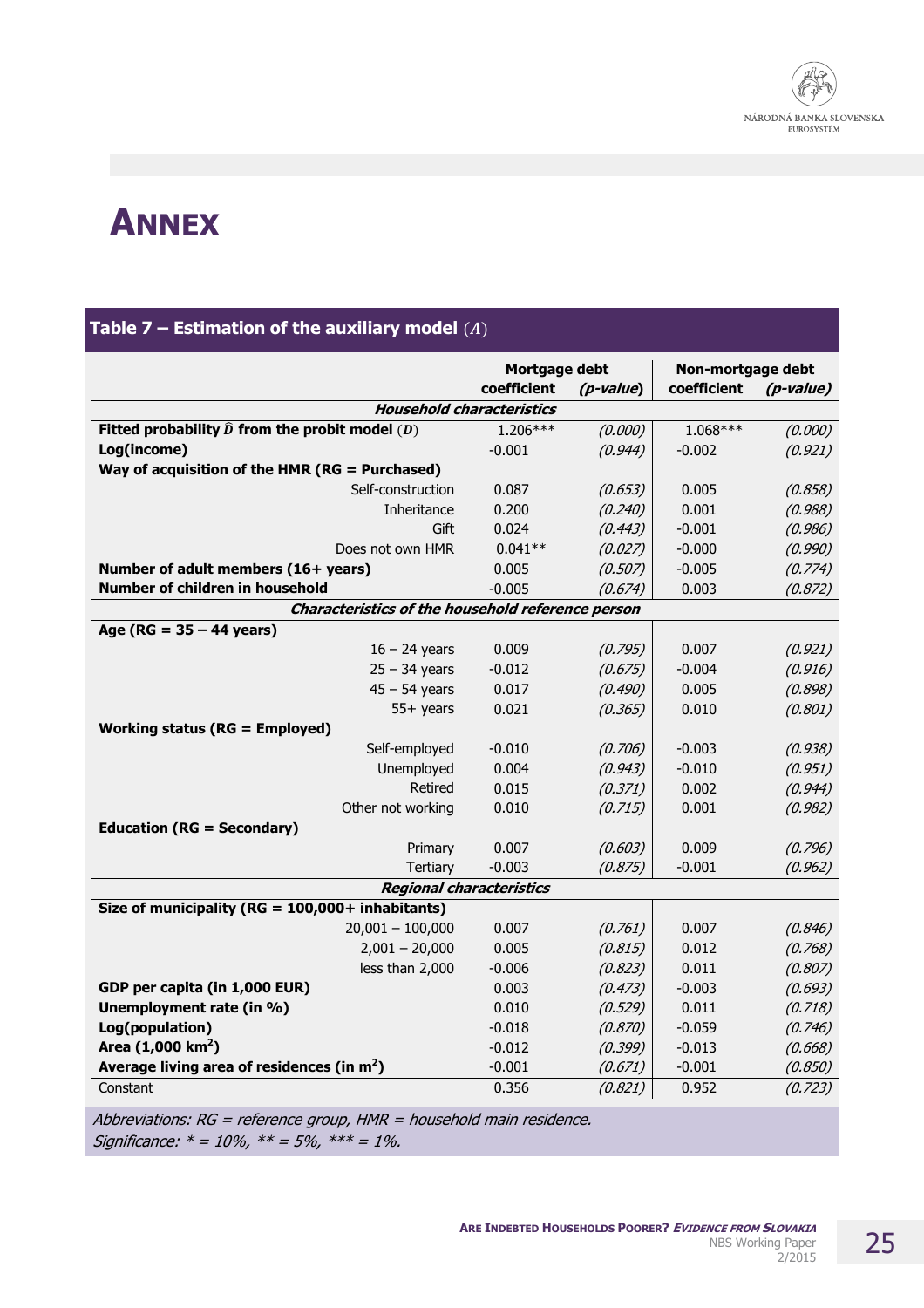

#### **Table 8 – Description of all variables used in the analysis**

#### Household characteristics

**Total net wealth**: household's total assets minus total liabilities – continuous variable.

**Financial net wealth**: all financial assets (deposits, mutual funds, bonds, shares, non-self-employment business wealth and managed accounts) net of non-mortgage debt – continuous variable.

**Mortgage debt**: indicates whether the household has a loan that is collateralised by household's property (usually a mortgage loan to borrow money to purchase a property) – dummy variable

**Non-mortgage debt**: indicates whether the household has a loan that is not collateralised by any household's property, such as credit line / overdraft, credit card debt or consumer loans – dummy variable **Income**: total household annual gross income in EUR – continuous variable used in logarithmic form.

**Way of acquiring the household main residence (HMR)**: indicates whether the household owns its HMR and whether it was purchased, self-constructed, inherited or received as a gift – categorical variable. **Number of adult members (16+ years)**: number of adult household members that are at least 16 years old – count variable.

**Number of children in household**: number of dependent children that are less than 16 years old – count variable.

**Income expectations**: self-reported expectations of whether the household income will increase more than the price level (optimistic expectations), less than the price level (pessimistic expectations), or equally as the price level (neutral expectations) – categorical variable.

**Savings-to-income ratio**: a measure of household financial liquidity that relates total household savings to the total household gross annual income – continuous variable. Savings are calculated as the sum of all deposits in current or savings accounts of all household members. Only positive balances are taken into account, i.e. savings equal zero in the case of a negative balance.

**HMR acquired after 1990**: indicates whether the household acquired its HMR after the year 1990, i.e. after the fall of communism – dummy variable.

#### Characteristics of the household reference person

**Age**: age of the reference person split into the following five age groups:  $16 - 24$  years,  $25 - 34$  years,  $35 - 44$  years,  $45 - 54$  years and  $55 +$  years old – categorical variable.

**Working status**: employed, self-employed, unemployed, retired and other not working – categorical variable.

**Education**: highest educational attainment of the reference person: primary or no education, secondary and tertiary education – categorical variable.

#### Regional characteristics

**Size of municipality**: the number of inhabitants of the municipality, where the household lives, split into the following four groups: less than 2,000, 2,001 – 20,000, 20,001 – 100,000, more than 100,000 inhabitants – categorical variable.

**GDP per capita**: regional GDP per capita at current prices (in 1,000 EUR) – continuous variable.

**Unemployment rate**: unemployment rate in the region (in %) – continuous variable.

**Population**: the total number of inhabitants in the region – count variable used in logarithmic form. **Area**: surface area of the region (in  $1,000 \text{ km}^2$ ) – continuous variable.

**Average living area of residences**: average surface of residences located in the region (in  $m^2$ ) – continuous variable.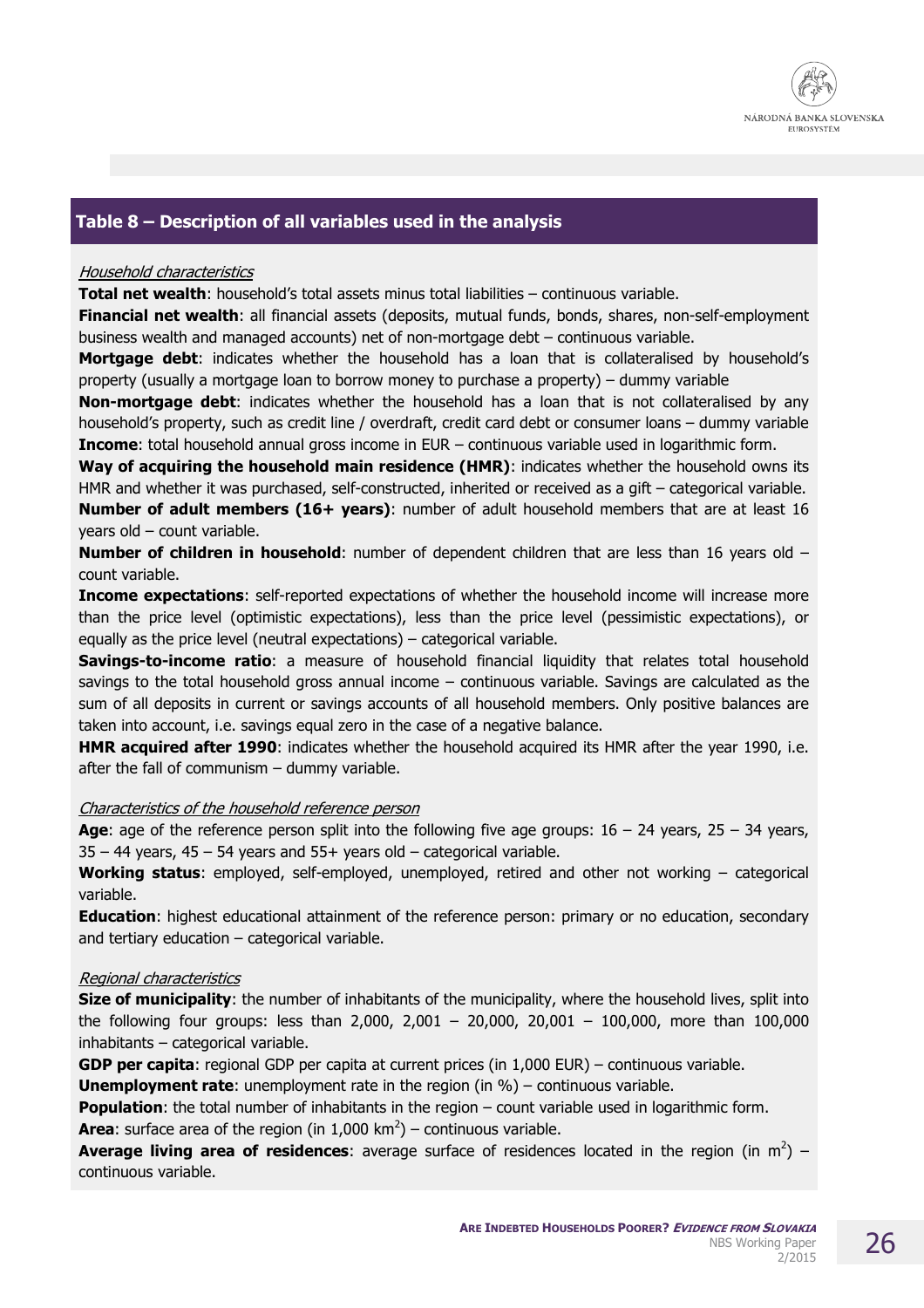|                                                   | <b>Total net wealth</b> |           | <b>Financial net wealth</b> |           |
|---------------------------------------------------|-------------------------|-----------|-----------------------------|-----------|
|                                                   | coefficient             | (p-value) | coefficient                 | (p-value) |
| <b>Household characteristics</b>                  |                         |           |                             |           |
| Probability of mortgage debt (in %)               | 760                     | (0.189)   | 293                         | (0.145)   |
| Probability of non-mortgage debt (in %)           | $-1,608**$              | (0.029)   | $-387*$                     | (0.072)   |
| Log(income)                                       | 18,189***               | (0.001)   | 2,608**                     | (0.012)   |
| Way of acquisition of the HMR (RG = Purchased)    |                         |           |                             |           |
| Self-construction                                 | 48,051 ***              | (0.000)   | $-979$                      | (0.580)   |
| Inheritance                                       | 26,385***               | (0.006)   | 3,104                       | (0.259)   |
| Gift                                              | 9,838                   | (0.355)   | 7,084                       | (0.108)   |
| Does not own HMR                                  | $-39,355***$            | (0.004)   | 6,190                       | (0.152)   |
| Number of adult members (16+ years)               | 12,203***               | (0.003)   | $3,148**$                   | (0.032)   |
| Number of children in household                   | $-5,391$                | (0.173)   | $-2,401**$                  | (0.044)   |
| Characteristics of the household reference person |                         |           |                             |           |
| Age ( $RG = 35 - 44$ years)                       |                         |           |                             |           |
| $16 - 24$ years                                   | $-15,422$               | (0.113)   | $-3,183*$                   | (0.094)   |
| $25 - 34$ years                                   | $-19,381**$             | (0.011)   | $-2,708**$                  | (0.019)   |
| $45 - 54$ years                                   | $-1,412$                | (0.873)   | 2,697                       | (0.212)   |
| $55+$ years                                       | 2,030                   | (0.858)   | 643                         | (0.710)   |
| <b>Working status (RG = Employed)</b>             |                         |           |                             |           |
| Self-employed                                     | 52,610***               | (0.000)   | 5,879 ***                   | (0.010)   |
| Unemployed                                        | 77,677**                | (0.014)   | 9,704*                      | (0.085)   |
| Retired                                           | $-15,189**$             | (0.043)   | $-593$                      | (0.743)   |
| Other not working                                 | 5,992                   | (0.581)   | 1,730                       | (0.454)   |
| <b>Education (RG = Secondary)</b>                 |                         |           |                             |           |
| Primary                                           | $-18,173*$              | (0.072)   | $-6,200***$                 | (0.008)   |
| <b>Tertiary</b>                                   | 18,763**                | (0.013)   | $-510$                      | (0.836)   |
| Regional characteristics                          |                         |           |                             |           |
| Size of municipality (RG = 100,000+ inhabitants)  |                         |           |                             |           |
| $20,001 - 100,000$                                | $-28,675**$             | (0.014)   | $-1,448$                    | (0.585)   |
| $2,001 - 20,000$                                  | $-47,743***$            | (0.000)   | $-3,963$                    | (0.257)   |
| less than 2,000                                   | $-59,637***$            | (0.000)   | $-3,129$                    | (0.363)   |
| GDP per capita (in 1,000 EUR)                     | 8,129**                 | (0.048)   | 1,813                       | (0.259)   |
| Unemployment rate (in %)                          | $-25,329*$              | (0.082)   | $-6,116$                    | (0.283)   |
| Log(population)                                   | 137,816**               | (0.014)   | 18,668                      | (0.417)   |
| Area $(1,000 \text{ km}^2)$                       | 24,611                  | (0.113)   | 6,939                       | (0.248)   |
| Average living area of residence (in $m2$ )       | 550                     | (0.742)   | 593                         | (0.295)   |
| Constant                                          | $-2,147,867**$          | (0.024)   | $-362,481$                  | (0.355)   |

#### **Table 9 – Determinants of total and financial net wealth estimated by 2SLS procedure**

Abbreviations: RG = reference group, HMR = household main residence. Significance:  $* = 10\%$ ,  $** = 5\%$ ,  $*** = 1\%$ .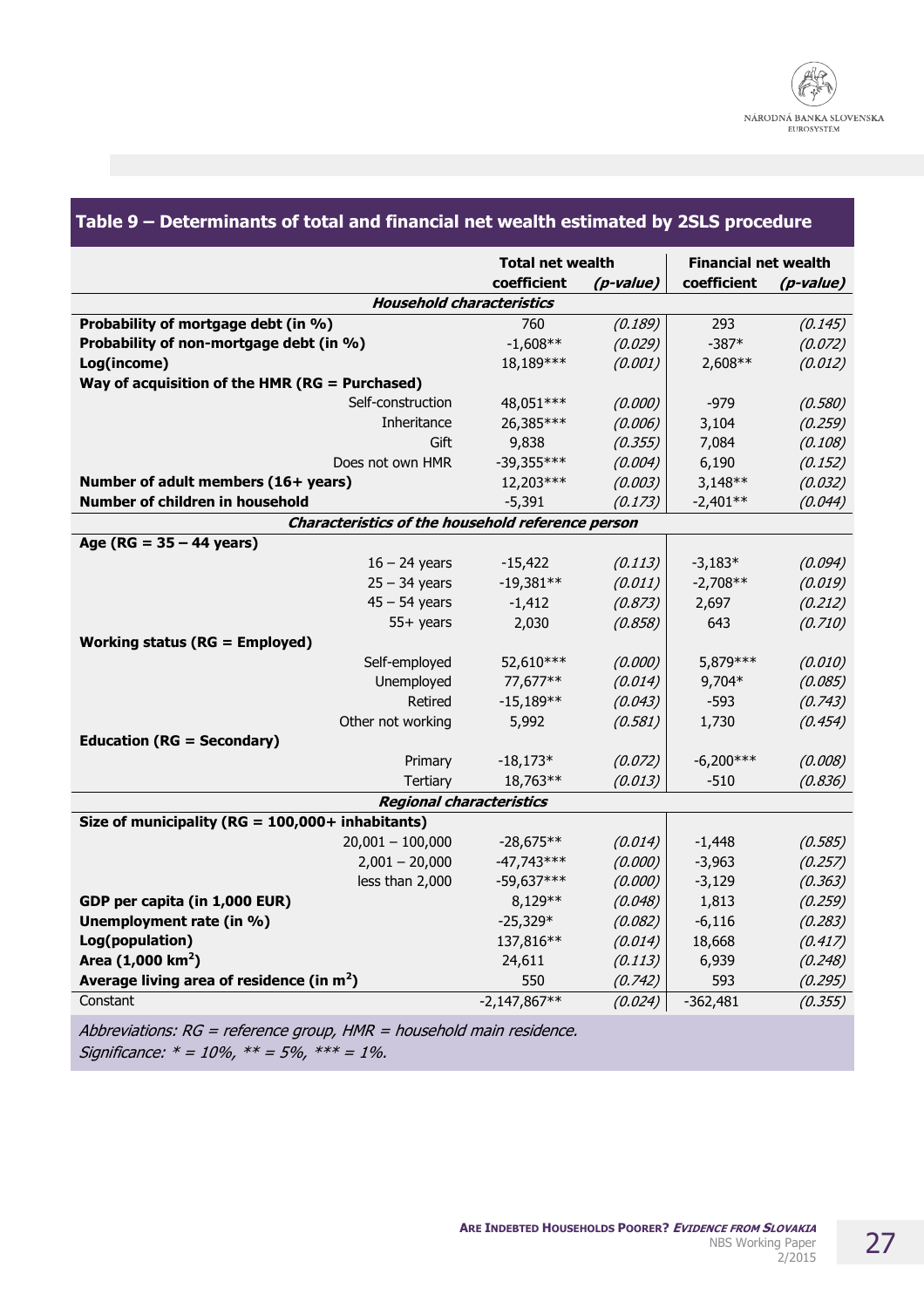|                                                      | <b>HMR mortgage debt</b> |           | Non-mortgage debt<br>without overdraft |           |
|------------------------------------------------------|--------------------------|-----------|----------------------------------------|-----------|
|                                                      | coefficient              | (p-value) | coefficient                            | (p-value) |
| <b>Household characteristics</b>                     |                          |           |                                        |           |
| <b>Income expectations (RG = Neutral)</b>            |                          |           |                                        |           |
| Pessimistic                                          | 0.060                    | (0.617)   | 0.056                                  | (0.587)   |
| Optimistic                                           | $0.325*$                 | (0.053)   | $-0.313*$                              | (0.054)   |
| <b>Savings to income ratio</b>                       | $-0.231$                 | (0.206)   | $-0.758***$                            | (0.000)   |
| <b>HMR acquired after 1990</b>                       | $1.136***$               | (0.000)   | $0.219*$                               | (0.094)   |
| Log(income)                                          | $-0.008$                 | (0.942)   | 0.030                                  | (0.738)   |
| Way of acquisition of the HMR (RG = Purchased)       |                          |           |                                        |           |
| Self-construction                                    | 0.168                    | (0.354)   | 0.024                                  | (0.872)   |
| Inheritance                                          | $-1.106***$              | (0.000)   | 0.058                                  | (0.712)   |
| Gift                                                 | $-0.747**$               | (0.022)   | 0.101                                  | (0.713)   |
| Does not own HMR <sup>#</sup>                        | omitted                  |           | 0.010                                  | (0.942)   |
| Number of adult members (16+ years)                  | $-0.118*$                | (0.078)   | $0.148**$                              | (0.025)   |
| Number of children in household                      | $0.136*$                 | (0.052)   | $-0.085$                               | (0.222)   |
| Characteristics of the household reference person    |                          |           |                                        |           |
| Age ( $RG = 35 - 44$ years)                          |                          |           |                                        |           |
| $16 - 24$ years                                      | $-0.029$                 | (0.958)   | $-0.276$                               | (0.322)   |
| $25 - 34$ years                                      | $0.315**$                | (0.021)   | 0.059                                  | (0.686)   |
| $45 - 54$ years                                      | $-0.323**$               | (0.034)   | 0.073                                  | (0.594)   |
| $55+$ years                                          | $-0.434**$               | (0.035)   | $-0.260$                               | (0.139)   |
| <b>Working status (RG = Employed)</b>                |                          |           |                                        |           |
| Self-employed                                        | 0.153                    | (0.317)   | 0.177                                  | (0.198)   |
| Unemployed                                           | 0.139                    | (0.831)   | 0.533                                  | (0.343)   |
| Retired                                              | $-1.164**$               | (0.027)   | $-0.404*$                              | (0.069)   |
| Other not working                                    | $-0.329$                 | (0.578)   | $-0.101$                               | (0.778)   |
| <b>Education (RG = Secondary)</b>                    |                          |           |                                        |           |
| Primary                                              | $-0.402$                 | (0.626)   | $-0.581*$                              | (0.088)   |
| <b>Tertiary</b>                                      | 0.086                    | (0.481)   | $-0.056$                               | (0.656)   |
| <b>Regional characteristics</b>                      |                          |           |                                        |           |
| Size of municipality ( $RG = 100,000 +$ inhabitants) |                          |           |                                        |           |
| $20,001 - 100,000$                                   | $-0.391*$                | (0.062)   | $-0.260$                               | (0.228)   |
| $2,001 - 20,000$                                     | $-0.102$                 | (0.617)   | $-0.378*$                              | (0.072)   |
| less than 2,000                                      | 0.085                    | (0.722)   | $-0.377$                               | (0.115)   |
| GDP per capita (in 1,000 EUR)                        | $0.067*$                 | (0.075)   | $0.219***$                             | (0.000)   |
| Unemployment rate (in %)                             | $-0.263*$                | (0.062)   | $-0.765***$                            | (0.000)   |
| Log(population)                                      | 0.122                    | (0.901)   | 2.510***                               | (0.001)   |
| Area $(1,000 \text{ km}^2)$                          | $0.254*$                 | (0.066)   | $0.832***$                             | (0.000)   |
| Average living area of residences (in $m2$ )         | $0.043*$                 | (0.067)   | $0.094***$                             | (0.000)   |
| Constant                                             | $-7.808$                 | (0.576)   | $-47.528***$                           | (0.000)   |

### **Table 10 – Determinants of HMR mortgage and non-mortgage debt without overdraft**

 ${}^{\#}$  This indicator predicts the outcome perfectly, since the households that do not own their HMR cannot have an HMR mortgage debt. It was, therefore, omitted from the model. Abbreviations: RG = reference group, HMR = household main residence. Significance:  $* = 10\%$ ,  $** = 5\%$ ,  $*** = 1\%$ .